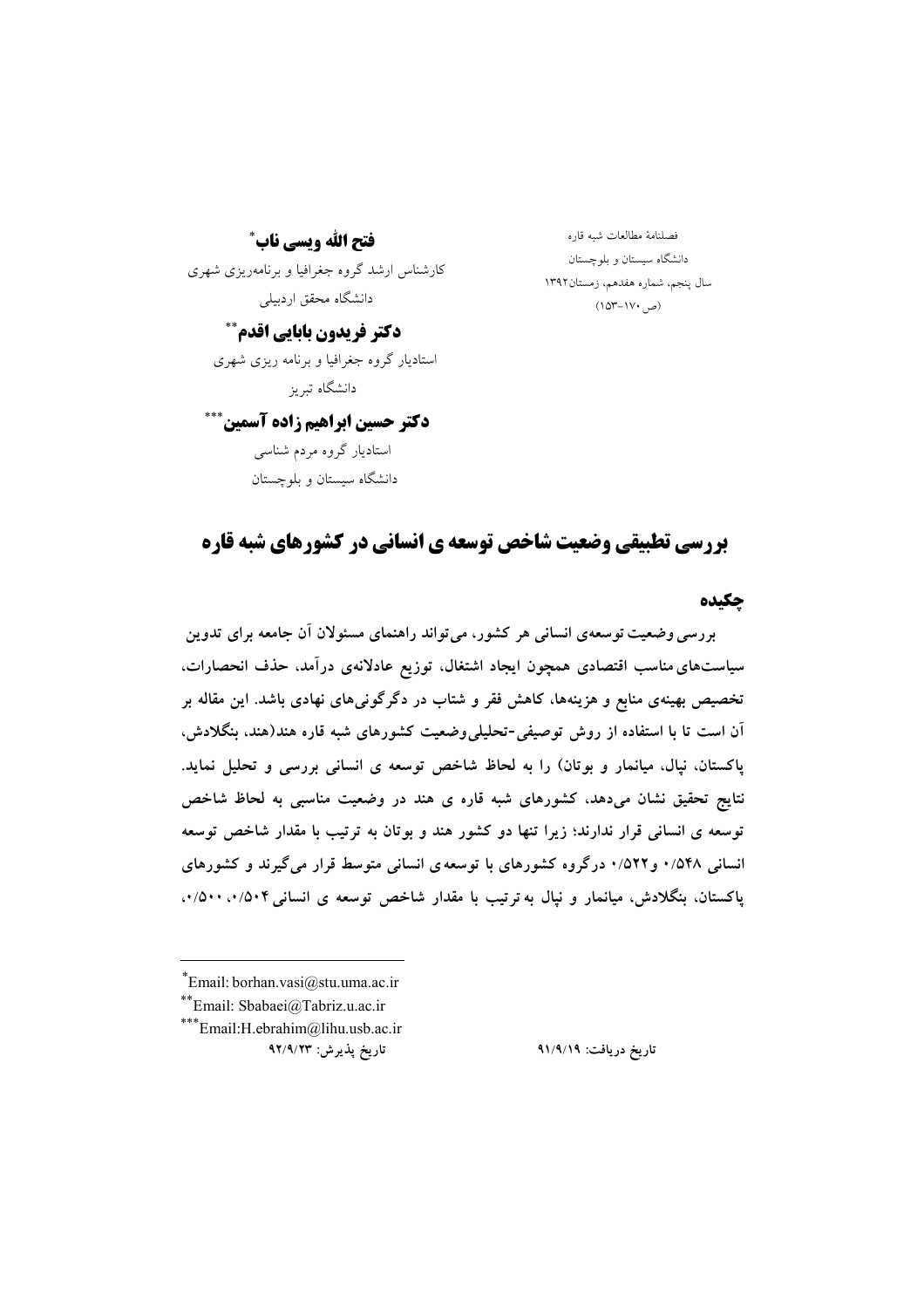۴۸۳/۰ و ۰/۴۵۸ درگروه کشورهای با توسعه ی انسانی پایین قرار می گیرند که این نشان دهنده ی پایین بودن درآمدها، کیفیت پایین زندگی، پایین بودن استانداردهای زندگی است.

**کلید واژه ها**: شبه قارهی هند، شاخص توسعه ی انسانی، شاخص نابرابری جنسی، شاخص چند بعدی فقر .

مقدمه

توسعه، نتیجه ی بسیج نیروهای مادی و انسانی برای اهداف مترقّی توسعهیافتگی است و از این رهگذر است که فقر، بی سوادی، وابستگی و اختناق جای خود را به رفاه، آزادی و قدرت می دهند. (سامتی و دیگران، ۱۳۹۰: ۲۰۱) بنابراین هدف نهایی توسعه ی بهبود توانمندیهای انسانی و گسترش انتخابها و فرصتهای انسانی بر اساس اصل توسعه ی مردم برای مردم است (باصری و فرهادی کیا،۴۷:۱۳۸۷) که این مسئله بیانگر اهمیت توسعه ی انسانی است.

ویژگی مهم جهان امروز، وجود تفاوتهای شدید در توسعهی اقتصادی، سیاسی، اجتماعی و انسانی است. در سال۵ای اخیر ، تأکید فراوانی بر رویکرد توسعهی انسانی صورت گرفته است. (چینی پرداز و دیگران، ۱۳۸۵: ۶) تفکر توسعه ی انسانی برای اولین بار از طرف آمارتیا سن ( Amartya Sen) و محبوب الحق(Mahbub ul haq) مطرح شد. هدف از این توسعه، ایجاد محیطی توانمند برای مردم در برخوردار شدن از زندگی طولانی¤ر، سالم¤ر و خلّاق¤ر است. (فطرس و ترکمنی، ۱۳۹۱: ۶۰) بنابراین می توان در کل، توسعه انسانی را فرایند بسط انتخابهای افراد دانست.(Suri al, 2011:154) که در برگیرنده ی یکسری شاخص های مختلف است. شاخص توسعه ی انسانی (Human Development Index)، شاخصی مرکب و مشتمل بر سه شاخص اصلی امید به زندگی، سطح آموزشی و درآمد است(صادقی و دیگران، ۱۳۸۹: ۱۳۰)در رویکرد توسعه انسانی، توسعه به رشددرآمد سرانه محدود نمیشود و بهبهبود در سایر نیازهای جامعه انسانی نظیر بهداشت،برخورداری از حداقل های زندگی و آموزش بستگی پیدامی کند. (Streeten,1981:48) بررسی وضعیت توسعهی انسانی هرکشور، میïواند راهنمای مسئولان أن جامعه برای تدوین سیاستهای مناسب اقتصادی همچون ایجاد اشتغال، توزیع عادلانهی درآمد. حذف انحصارات. تخصیص بهینهی منابع و هزینهها، کاهش فقر وشتابدر دگرگونیهای نهادی باشد. هدف تحقیق حاضر، تعیین وضعیت توسعه ی انسانی در کشورهای شبه قاره ی هند (هند، پاکستان، بوتان،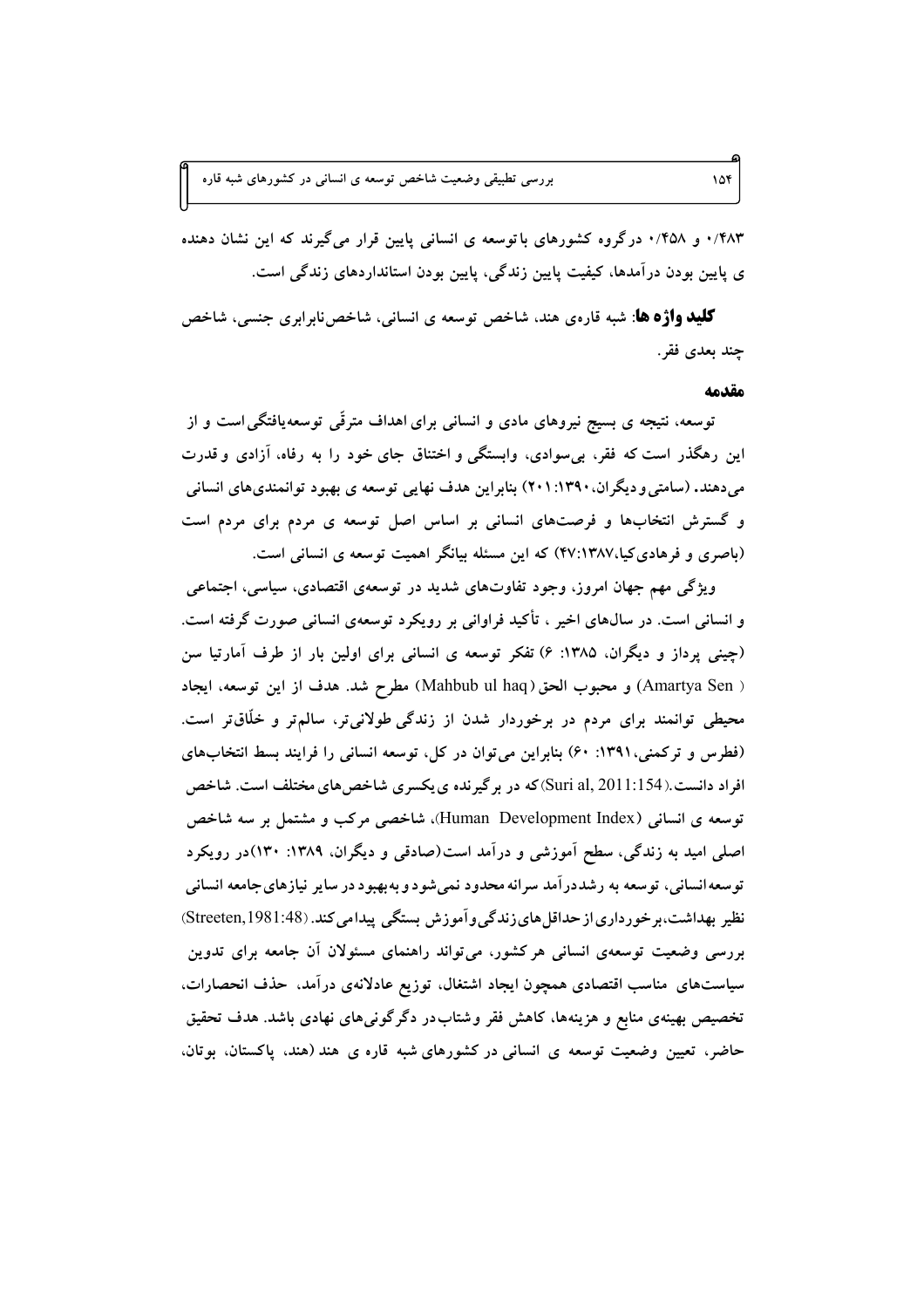میانمار، نیال و بنگلادش)است. نتایج تحقیق نشان میدهد اگر چه تمام کشورهای شبه قاره هند به لحاظ شاخص توسعه انسانی همواره پیشرفت کردهاند؛ اما در وضعیت مناسبی به لحاظ این شاخص قرار ندارند.

### يبشينه ي تحقيق

گام نخست در زمینه ی کاهش نابرابریهای منطقهای، باید با مطالعه ی وضع موجود و بیان شفاف و علمی میزان و نوع نابرابریهای منطقهای برداشتهشود. در این راستا، چه درداخل و چه در خارج از کشور، مطالعاتی ارزنده پیرامون موضوعهای مختلف اقتصادی، اجتماعی، فرهنگی و ... صورت گرفته که در بسیاری از آنها از مدلهای و فنون کمی بهره گیری شده است.

– حکمت نیا و موسوی(۱۳۸۳) در مقاله ی خود تحت عنوان(بررسی و تحلیل روند تغییرات سطوح توسعه و نابرابریهای ناحیهای در استان یزد طی سال&ای(۱۳۷۵ – ۱۳۵۵) به این نتیجه رسیدند که میزان نابرابری در این مدت،در شاخصهای مورد بحث به جز شاخصهای جمعیتی کاهش یافته است.

– زیاری و دیگران(۱۳۸۹)در مقالهای تحت عنوان(سنجش در جه ی توسعه یافتگی شهر ستانهای استان آذربایجان شرقبی به روش HDI)با استفاده از ۳۱ متغیر در قالب شاخصهای مختلف در سه مقطع زمانی ۱۳۶۵، ۱۳۷۵، ۱۳۸۵ وضعیت توسعه یافتگی شهرستانهای استان آذربایجان شرقی را مشخص کردندکه نتایج نشان داد میان شهرستانهای استان به لحاظ برخورداری از شاخصهای توسعه، تفاوت اساسی وجود دارد و این شهرستانها قابل رتبه بندی در سه گروه برخوردار، نیمه برخوردار و محروم هستند که با گذشت زمان بر میزان برخورداری آنها افزوده شده است.

– رضایی و عطار(۱۳۹۰)در پژوهشی با استفاده از ۲۲شاخص و متغیردر زمینه های اقتصادی، زیرساختی، آموزشی، بهداشتی و خدماتی و با بهرهگیری از شاخص ترکیبی توسعه انسانی(HDI) سطوح برخورداری شهرستانهای استان فارس را تعیین و تحلیل کردهاند. نتایج بیانگرآن است در استان فارس، شهرستان توسعهیافته به لحاظ مجموع شاخصهای مورد مطالعه وجود ندارد و شاخصهای آموزشی و زیرساختی در شرایط مطلوب از شاخصهای دیگر قرار دارند.

– باهاتیا و رای (۲۰۰۴) با استفاده از ۲۳ شاخص به کمک روش تحلیل عاملی و تاکسونومی عددی به تعیین سطح توسعه ۳۸۰ بلوک در ۳۲ منطقه هندوستان در سال ۲۰۰۱ پرداختند که در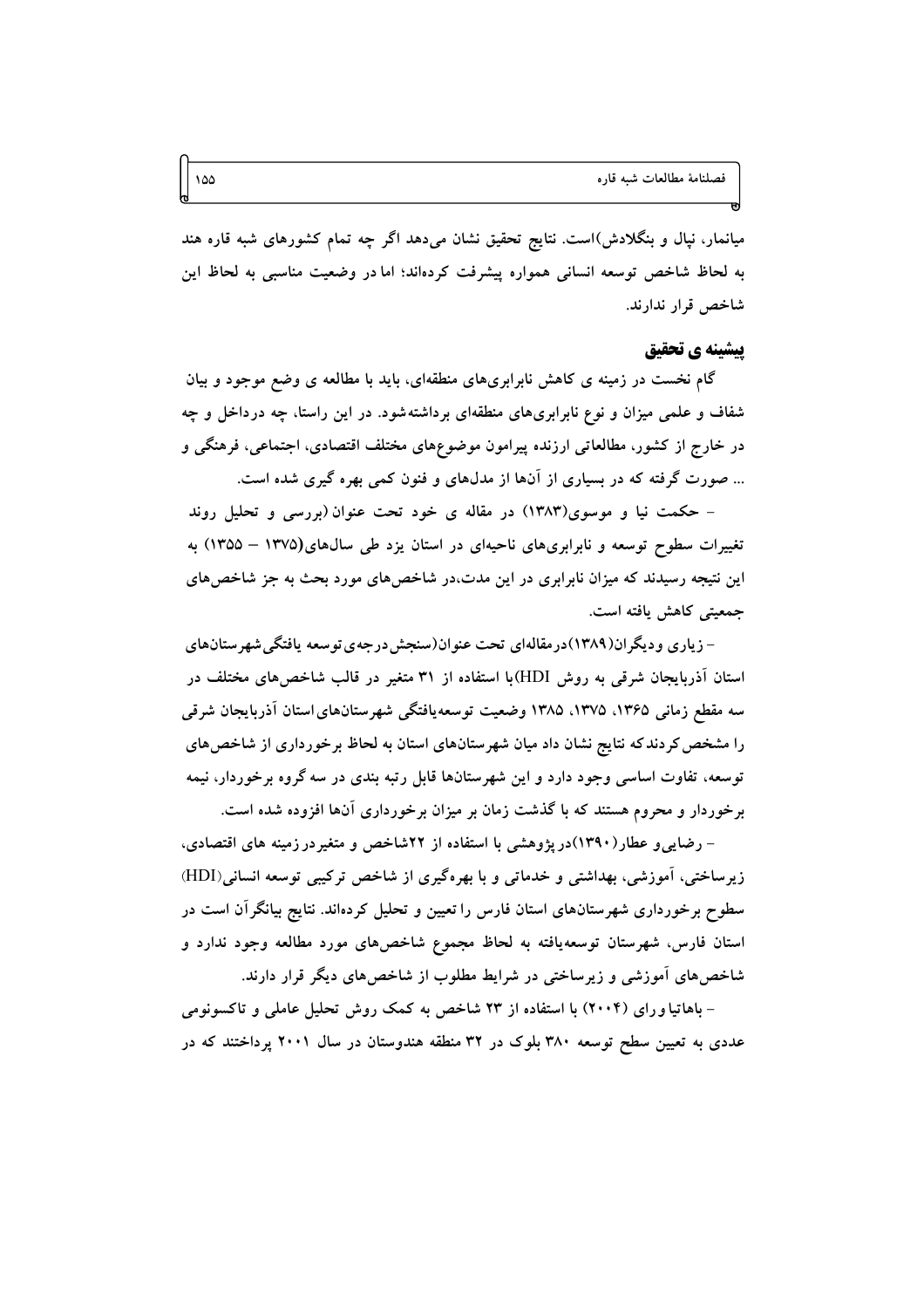بررسی تطبیقی وضعیت شاخص توسعه ی انسانی در کشورهای شبه قاره

نهایت ۵۶ بلوک را توسعه یافته، ۱۵۶ بلوک را نسبتاً توسعه یافته، ۱۱۶ بلوک را کمتر توسعه یافته و ۵۲ بلوک را توسعه نیافته معرفی کردند.

## روش تحقيق

روش تحقیق در مطالعه ی حاضر توصیفی ــ تحلیلی و از حیث نوع تحقیق کاربردی است که از روش توصیفی مبتنی بر تجزیه و تحلیل آمار و اطلاعات مستخرج از اسناد و مدارک علمی معتبر و در تحلیل این شاخصها در کشورهای مورد مطالعه، از روش تحلیلی استفاده شده است. این مطالعه ی تطبیقی بر اساس گزارش توسعه ی انسانی برنامه ی توسعه ی سازمان ملل از سال ۱۹۸۰ تا ۲۰۱۱ انجام شده است که شامل موارد زیر است: ۱- رتبه و میزان سه شاخص اصلی (امید به زندگی در بدو تولد، وضعیت آموزش و استاندارد زندگی) برای محاسبه ی شاخص توسعه ی انسانی در هر یک از کشورهای مورد مطالعه۲– رتبه و میزان شاخص نابرابری جنسی کشورهای مورد مطالعه۳- رتبه و میزان شاخص چند بعدی فقر درکشورهای مورد مطالعه و در نهایت ۴– مقایسه کردن کشورهای شبه قاره ی هند به لحاظ سه شاخص توسعه ی انسانی، شاخص نابرابري جنسي و شاخص چند بعدي فقر.

#### معرفي محدوده ي مورد مطالعه

در مورد این که شبه قاره ی هند، شامل چه کشورهای است، اتفاق نظرخاصی وجود ندارد. علیرغم وحدانیّت جغرافیایی، نقشه ی سیاسی شبه قاره ی هند مثل بسیاری از مناطق دیگر، به وسیله فرایند جداسازی تکامل یافته است. (حسین پور پویان و دیگران، ۱۳۸۹: ۵۸) بنابراین در مطالعه ی حاضر، کشورهای شبه قاره هند با توجه به منابع مختلفی که وجود داشت، شامل شش کشور هند، پاکستان، بنگلادش، بوتان، نپال0و میانمار(برمه)(ویکی پدیا، ۱۳۹۱)که کشور هندوستان. وسیع ترین و پرجمعیت ترین و کشور بوتان، کوچک ترین و کمجمعیت ترین کشور در این گروه است. (شکل ۱)

 $109$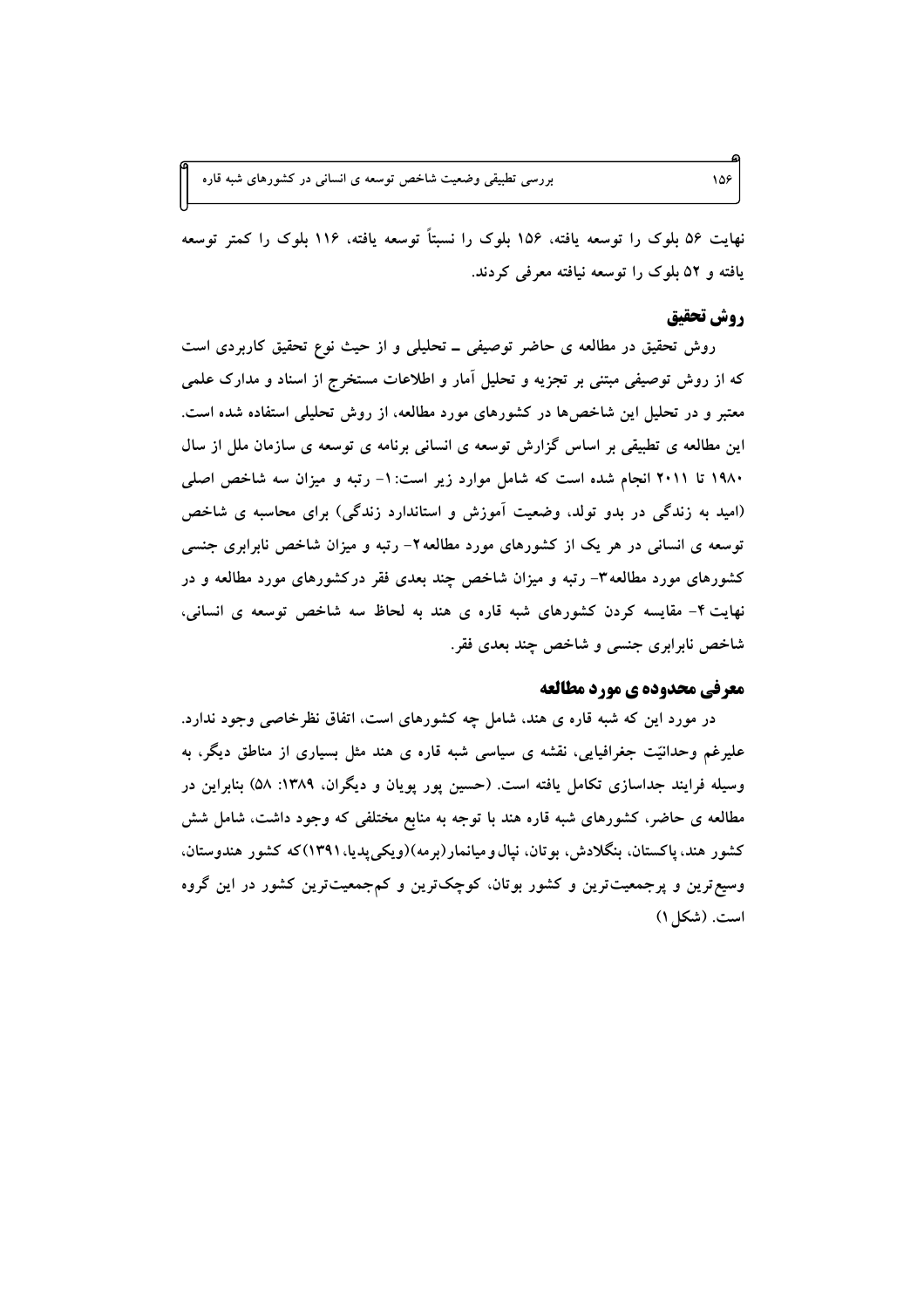

(شکل ۱) : نقشه ی موقعیت شبه قاره ی هند (ترسیم: نگارندگان بر اساس نقشه ی جهان)

#### اهداف تحقيق

– رتبه بندی ومشخص کردن میزان شاخص توسعه ی انسانی در کشورهای شبه قاره ی هند. – رتبه بندی و مشخص کردن میزان شاخص نابرابری جنسی در کشورهای شبه قاره ی هند. – رتبه بندی و مشخص کردن میزان فقر چند بعدی در کشورهای شبه قاره ی هند. - مقایسه کردن کشورهای شبه قاره ی هند به لحاظ شاخصهای مطرح شده.

### فرضيات تحقيق

– کشورهای شبه قاره ی هند به لحاظ شاخص توسعه ی انسانی، وضعیت مناسبی ندارند. – کشورهای شبه قاره ی هند به لحاظ شاخص نابرابری جنسی، وضعیت مناسبی ندارند. – کشورهای شبه قاره ی هند به لحاظ شاخص فقر چند بعدی، وضعیت مناسبی ندارند.

# مباني نظري تحقيق

توسعه: توسعه ایده و تمرینی است که از اوایل قرن ۱۹ به وجود آمده که بعد از جنگ جهانی دوم در مباحث اجتماعی، اقتصادی، سیاسی و کشوری درمسائل بینالمللی،جایگاه ویژهای پیدا کرده است. (Frazier, 1997:187) به طور کلی توسعه یک مفهوم کیفی است که تمام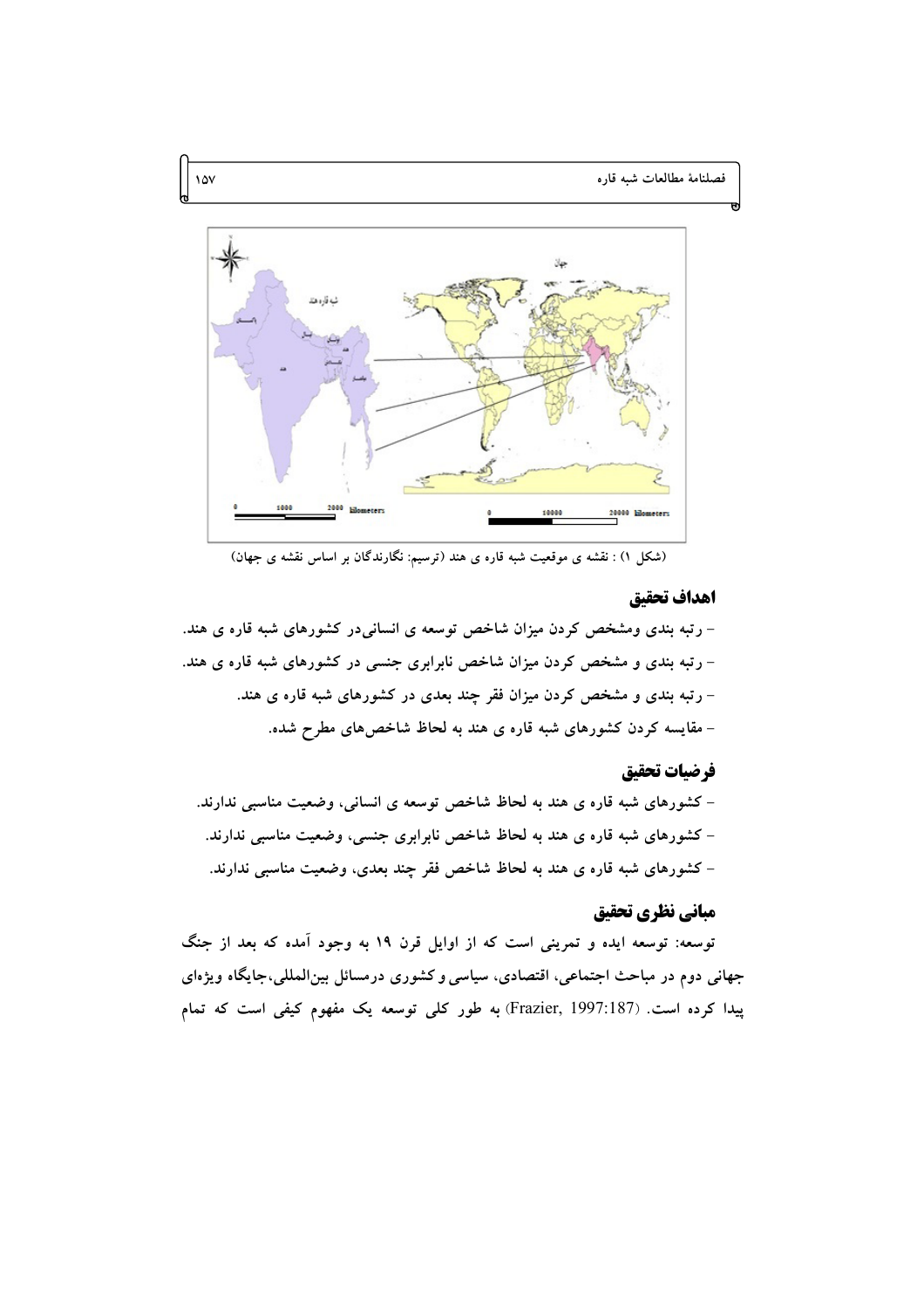بررسی تطبیقی وضعیت شاخص توسعه ی انسانی در کشورهای شبه قاره

۔<br>تغیرات سیستم اجتماعی را دربرمیگیرد، تغیراتی که جامعه را از وضعیت ناسالم فعلی به سمت یک وضع مطلوب بکشاند. (دلیر،۱۳۸۸: ۹۳)

توسعه ی انسانی: شاخصی خلاصه شده برای ارزیابی پیشرفت بلند مدت درسه بعد(زندگی طولانی وسالم، دسترسی به دانش واستانداردهای مناسب برای زندگی)است. (UNDP, 2011:2)

متغیرهای جدید شاخص توسعه ی انسانی: گزارش توسعه ی انسانی سال ۲۰۱۰ در حالی منتشر شد که تغییراتی در شاخصهای جزئی و تشکیل دهنده شاخص HDI و روش محاسبه آن ایجاد شده است و این تغییرات ، موجب شده ارزش عددی شاخص HDI و در نتیجه رتبهبندی کشورها نسبت به گذشته دچار تغییراتی شود. در گزارشهای منتشره از طرف برنامه ی توسعه ی سازمان ملل متحد از سال ۱۹۹۰ تا قبل از گزارش سال ۲۰۱۰ برای موضوع بهداشت و سلامت، مدت و سلامت زندگی که با شاخص امید به زنگی در بدو تولد (Life Expectancy at Birth). برای موضوع آموزش دو شاخص نرخ باسوادی در افراد بزرگسال (Adult Literacy Rate) و نرخ ثبت نام در مدرسه (Combined Gross Enrolment Ratio in Education) مقاطع تحصیلی ابتدایی تا دبیرستان و برای سطح استاندارد زندگی، شاخص سرانه ی تـولید نـاخالص داخلی (GDP Per Capita ( PPP US\$)) بـر حسب بـرابـری قــدرت خرید بــه دلار آمریکا (Purchasing Power Parity(ppp))در نظر گرفته شده بود؛ اما در گزارش سال ۲۰۱۰ به غیر از موضوع بهداشت که همچنان با شاخص امید به زندگی در بدو تولد اندازه گیری می شود، در خصوص دو موضوع دیگر متغیرهای جانشین تغییر نمودهاند. بهاین صورت که برای موضوع آموزشlز دو شاخص متوسط طول دورهای که صرف آموزش میشود ، در افراد بزرگسال ۲۵ سال به بالا ( Mean Years of Schooling Adults Aged 25 Years and Above) وطول دوره موردانتظار برای تحصیل کو دکان در سن ورود به مدر سه (TertiaryExpected Years of Schooling - Primary to) و برای موضوع سطح استاندارد زندگی به جای سرانه تولید ناخالص داخلی از سرانه ی درآمد ناخالص ملی (GNI Per Capita (PPP US\$)) استفاده شده است (امیری، ۱۳۹۰: ۱۳۲)

## وضعیت کشورهای شبه قاره ی هند به لحاظ شاخص توسعه ی انسانی

شاخص توسعه ی انسانی به عنوان معیار اندازهگیری توسعه و رفاه ملی در سال ۱۹۹۰ از طرف آمارتیاسن و محبوب الحق اقتصاددان پاکستانی معرفی شد. در واقع مهمترین عامل توسعه

 $\sqrt{\Delta}$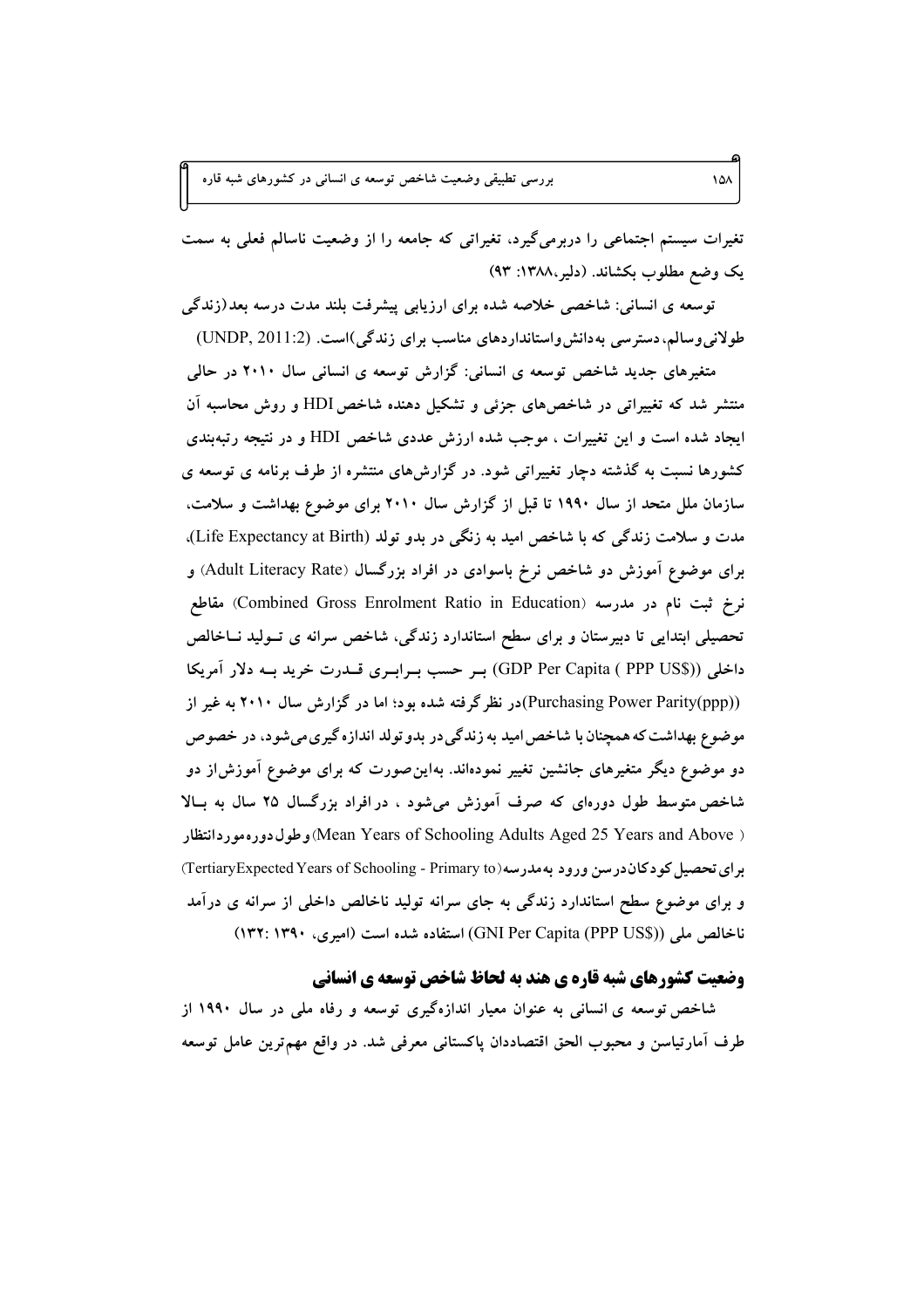ی هر جامعه، را افرادآن جامعه میدانند؛ چرا که انسان، هم هدف توسعه و هم ابزار توسعه است. این اهمیت وافر سبب گردیده تا کشورهای جهان و سازمانهای بینالمللی، توجه خاصی به امر توسعه ی انسانی داشته باشند و عوامل تأثیرگذار بر آن را شناسایی کنند(سامتی و دیگران، ۱۳۹۰: ۲۰۲)توسعه ی انسانی دو وجه دارد:یکی ایجاد قابلیتهای انسانی(Human Capabilities)مانند بهبود در سلامت، دانش و مهارت است؛ دیگری، استفاده ی افراد از قابلیتهای کسب شده برای ایجاد فرصتها، مانند فعال بودن در عرصه ی سیاسی، اجتماعی و فرهنگی است. قابلیتهای انسانی نقش مهمی در خروج از رکود و رفتن به سمت رشد اقتصادی ایفا میکنند.(فطرس و ترکمنې، ۱۳۹۱: ۶۰)

هند: مقدار HDI هند برای سال ۲۰۱۱ برابر با ۰/۵۴۷ (گروه کشورهای با توسعه ی انسانی متوسط) که در میان ۱۸۷ کشور، رتبه ی ۱۳۴ را به خود اختصاص داده است. بین سال های ۱۹۸۰ تا ۲۰۱۱ مقدار HDIهند از ۰/۵۴۲ به ۰/۵۴۷ افزایش یافته است. این نشان میدهد که هند، سالانه افزایش۵/۱درصدیداشته استکه در مجموع ۵۹ درصدرشد داشتهاست. امید به زندگی به هنگام تولد در هند تا ۱۰/۱سال، متوسط سالهای تحصیل تا ۲/۵سال، سالهای موردانتظار برای رفتن به مدرسه تا٣/٩ سال وسرانه GNIدر حدود٢٨٧ درصدافزايش يافته است.(HDR India, 2011: 2)

**پاکستان:** مقدار HDI یاکستان برای سال ۲۰۱۱ برابر با ۰/۵۰۴ (گروه کشورهای با توسعه ی انسانی پایین) که در میان ۱۸۷ کشور، رتبه ی ۱۴۵ را به خود اختصاص داده است. بین سالهای ۱۹۸۰ تا ۲۰۱۱ مقدار HDI پاکستان از ۰/۳۵۹ به ۰/۵۰۴ افزایش یافته است. این نشان میدهد که پاکستان سالانه افزایش ۱/۱ درصدی که در مجموع ۴۱ درصد رشد داشته است. امید به زندگی به هنگام تولد در پاکستان تا ۷/۶ سال، متوسط سالهای تحصیل تا ۳/۱ سال، سالهای مورد انتظار برای رفتن به مدرسه تا ۱/۲ سال و سرانه GNI در حدود ۹۸ درصد افزایش یافته (HDR Pakistan, 2011:2)

**بوقان:** مقدار HDI بوتان برای سال ۲۰۱۱ برابر با ۰/۵۲۲(گروه کشورهای با توسعه ی انسانی متوسط)که در میان ۱۸۷ کشور، رتبه ی ۱۴۱ را به خود اختصاص داده است. بین سال های ۲۰۱۰ تا ۲۰۱۱ مقدار HDI بوتان از ۵۱۸/۰به ۰/۵۲۲ افزایش یافته است. امید به زندگی به هنگام تولد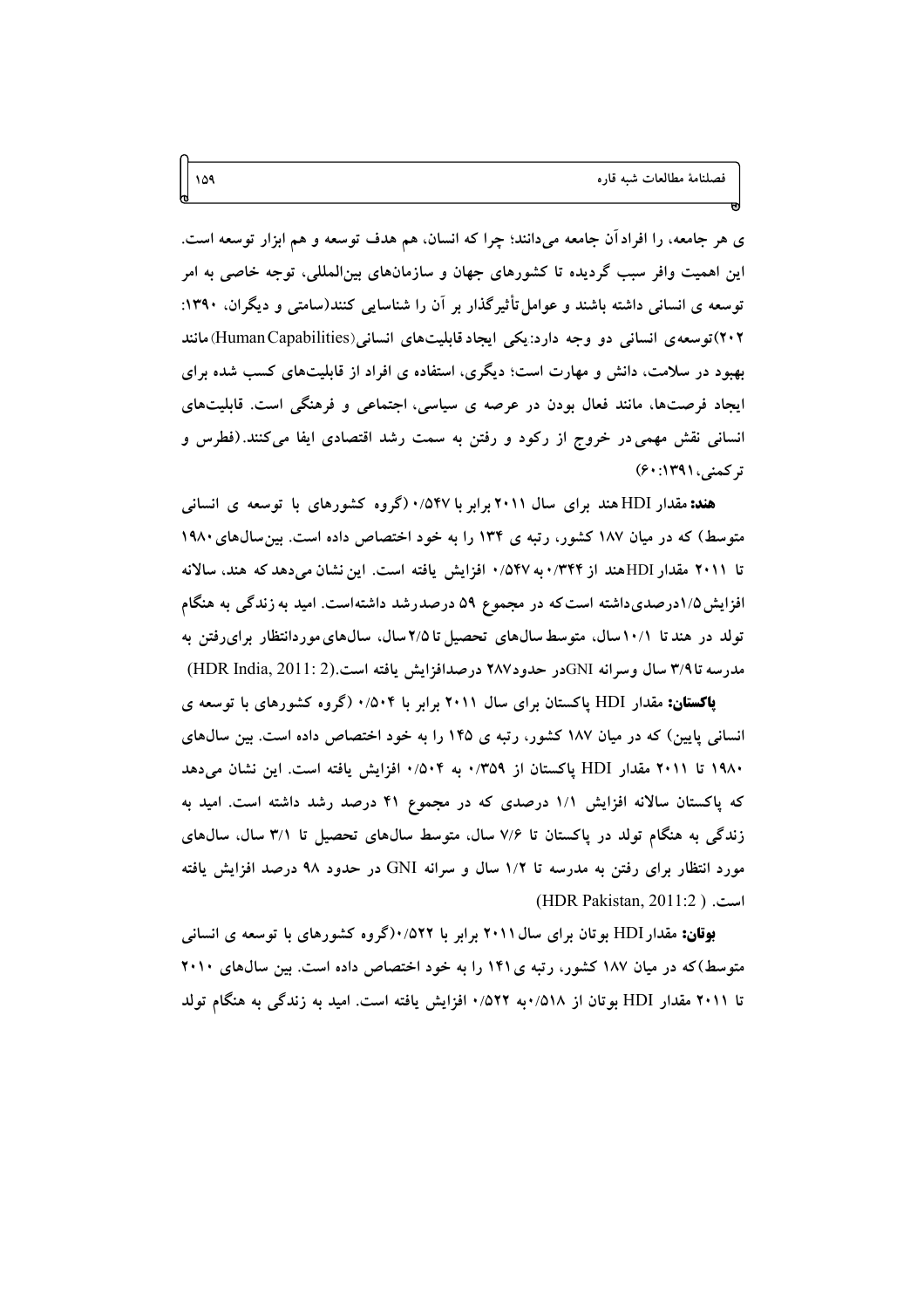بررسی تطبیقی وضعیت شاخص توسعه ی انسانی در کشورهای شبه قاره

در بوتان تا ۲۰/۹ سال، متوسط سال@ای تحصیل تا ۶/۹ سال و سرانه GNI در حدود ۴۵۱ درصد افزايش يافته است. (HDR Bhutan, 2011: 2)

هیافعار (بوهه): مقدار HDI میانمار برای سال ۲۰۱۱ برابر با ۰/۴۸۳(گروه کشورهای با توسعه ی انسانی پایین)که در میان ۱۸۷کشور، رتبه ی ۱۴۹ را به خود اختصاص داده است. بین سالهای ۱۹۸۰ تا ۲۰۱۱ مقدار HDI میانمار از ۰/۲۷۹ به ۰/۴۸۳ افزایش یافته است. این نشان میدهد که میانمار، سالانه افزایش ۱/۸درصدی در شاخص توسعه ی انسانی داشته است که در مجموع ۷۳ درصد رشد داشته است.امید به زندگی به هنگام تولد در میانمار تا ۱۰/۱ سال، متوسط سالهای تحصیل تا ۲/۳ سال، سالههای مورد انتظار برای رفتن به مدرسه تا ۳/۱ سال و سرانه GNI در حدود ۳۲۲ درصد افزایش یافته است. (HDR Myanmar, 2011: 2)

ف**یال:** مقدار HDI نیال برای سال ۲۰۱۱ برابر با ۰/۴۵۸(گروه کشورهای با توسعه ی انسانی پایین) که در میان ۱۸۷ کشور، رتبه ی ۱۵۷ را به خود اختصاص داده است. بین سال های ۱۹۸۰ تا ۲۰۱۱ مقدار HDI نیال از ۰/۴۵۸ به ۰/۲۴۲ افزایش یافته است. این نشان میدهد که نیال، سالانه افزایش ۲/۱ درصدی در شاخص توسعه ی انسانی داشته است که در مجموع ۸۹ درصد رشد داشته است. امید به زندگی به هنگام تولد در نیال تا ۲۰/۶ سال، متوسط سالهای تحصیل تا ۲/۶ سال، سالهای مورد انتظار برای رفتن به مدرسه تا ۳/۲ سال و سرانه GNI در حدود ۹۸ درصد افزايش يافته است. (HDR Nepal, 2011:2)

**بنگلادش:**مقدار HDIبنگلادش برای سال ۲۰۱۱ برابر با ۰/۵۰۰ (گروه کشورهای با توسعه ی انسانی پایین)که در میان ۱۸۷ کشور، رتبه ی۱۴۶را به خود اختصاص داده است. بین سالهای ۱۹۸۰ تا ۲۰۱۱ مقدار HDI بنگلادش از ۰/۵۰۰ به ۰/۳۰۳افزایش یافته است. این نشان میدهد که بنگلادش سالانه افزایش ۱/۶ درصدی در شاخص توسعه ی انسانی داشته است که در مجموع ۶۵ درصد رشد داشته است. امید به زندگی به هنگام تولد در بنگلادش تا ۱۳/۷سال، متوسط سالهای تحصیل تا ۲/۸ سال، سالهای مورد انتظار برای رفتن به مدرسه تا ۳/۷ سال و سرانه GNI در حدود ۱۶۲ درصد افزایش یافته است. (HDR Bangladesh, 2011: 2)

### مقایسه ی کشورهای شبه قاره ی هند به لحاظ HDI

به طور کلــی کشورهای شبــه قــاره ی هنــد به لحاظ HDI در وضعیت منــاسبــی بــه ســر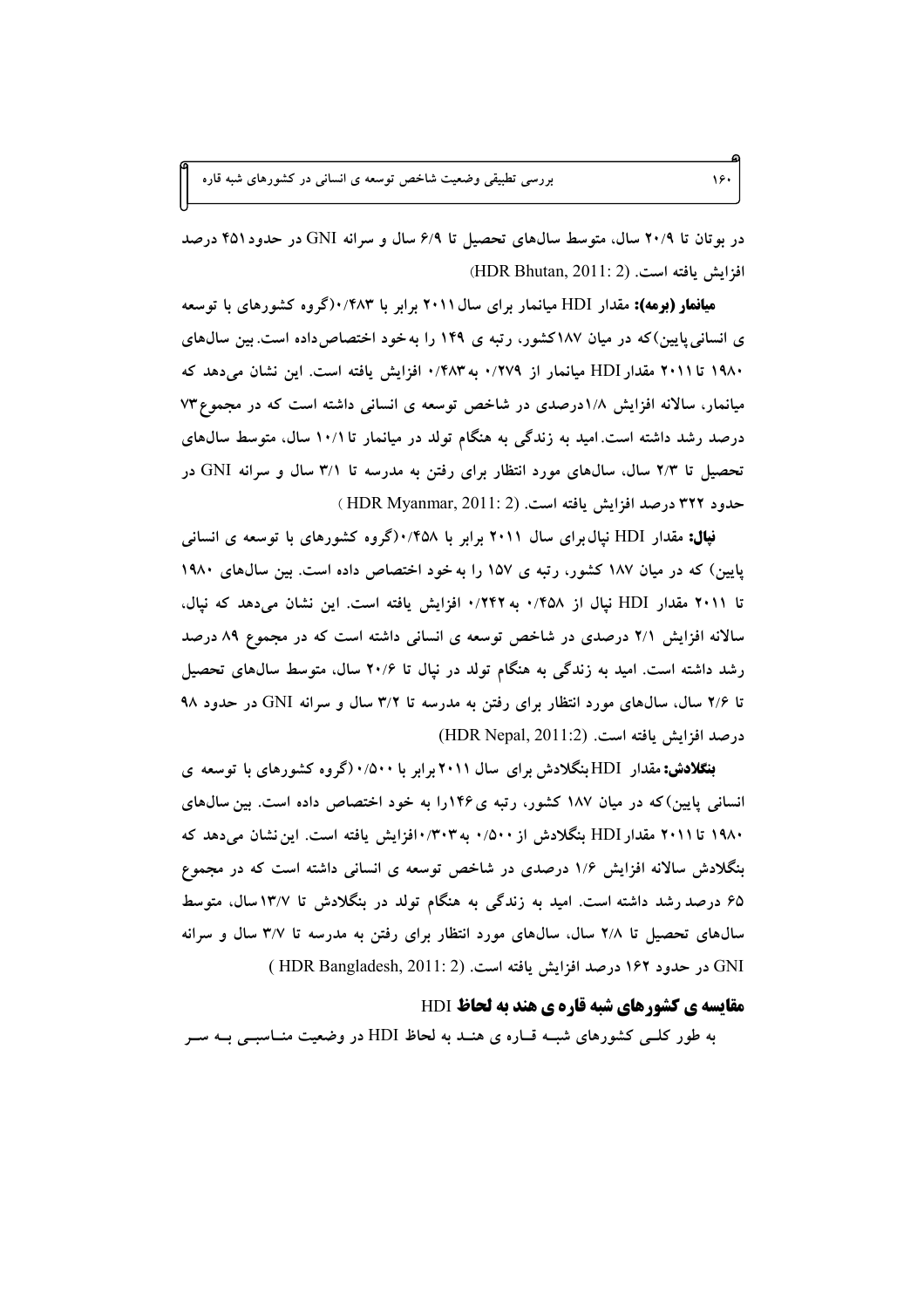نمی برند؛ زیرا از ۶ کشور عضو، تنها دو کشور هند و بوتان به ترتیب با مقدار شاخص توسعه ی انسانی ۵۴۸/۰و۵۲۲/۰در گروه کشورهای با توسعه ی انسانی متوسط قرار میگیرند و کشورهای پاکستان، بنگلادش، میانمار و نیال به ترتیب با مقدار شاخص توسعه ی انسانی۲۵۰۴. ۰/۴۸۳،۰/۵۰۰ (۴۵۸/۰ در گروه کشورهای با توسعه ی انسانی پایین قرار میگیرند که این نشان دهنده ی پایین بودن درآمدها، کیفیت پایین زندگی و پایین بودن استانداردهای زندگی است. در بین کشورهای عضو، بیشترین پیشرفت به لحاظ HDI را از سال ۱۹۸۰ تا ۲۰۱۱ ، کشور نپال با افزایش سالانه ۲/۱ درصدی و در مجموع ۸۹ درصد تجربه کرده که مقدار آن ۰/۲۱۶ است.

به لحاظ امید به زندگی، بوتان بیشترین پیشرفت را داشته است. چون از سال ۱۹۸۰ تا ۲۰۱۱، ۲۰/۹ سال پیشرفت داشته است؛ یعنی از ۴۶/۳ سال به ۶۷/۲ سال رسیده است. به لحاظ آموزشی، بیشترین پیشرفت را بنگلادش با پیشرفت ۳/۲۵ سال (میانگین طول دوره ی موردانتظار برای تحصیل کودکان در سن ورود به مدرسه و متوسط دورهای که صرف آموزش میشود (بزرگسال ۲۵ سال به بالا))داشته است و در نهایت، کشور بوتان به لحاظ سرانه GNIبا افزایش ۴۵۱ درصدی، بیشترین پیشرفت را داشته است. (جدول ۱)

| رتبه ی | مقدار                      | سرانه ی | متوسط                   | طول دوره ی                      | امید به                   | متغير   |
|--------|----------------------------|---------|-------------------------|---------------------------------|---------------------------|---------|
| جهانى  | شاخص                       | درآمد   | دورهای که               | مورد انتظار                     | زندگی در                  |         |
|        | توسعه                      | ناخالص  | صرف أموزش               | براي تحصيل                      | بدو تولد                  |         |
|        | ی                          | ملى     | مىشود                   | کودکان در سن                    |                           |         |
|        | انسانى                     |         | (بزرگسال ۲۵             | ورد به مدرسه                    |                           |         |
|        |                            |         | سال به بالا)            |                                 |                           | كشور    |
| ۱۳۴    | $\cdot$ /04V               | 3497    | 4/4                     | $\mathcal{N} \cdot \mathcal{N}$ | 60/8                      | هند     |
| ۱۴۵    | $\cdot$ /0 $\cdot$ $\cdot$ | 700.    | 4/4                     | 6/9                             | 60/8                      | ياكستان |
| ۱۵۷    | $\cdot$ /۴۵۸               | ۱۱۶۰    | $\mathbf{r}/\mathbf{r}$ | $\Lambda/\Lambda$               | $P$ $\Lambda$ / $\Lambda$ | نيال    |
| ۱۴۹    | $\cdot$ /۴۸۳               | ۱۵۳۵    | $\mathbf{Y}/\mathbf{A}$ | 9/7                             | 60/7                      | ميانمار |
| ۱۴۶    | $\cdot$ /0 $\cdot$ $\cdot$ | 1079    | $Y/\Lambda$             | $\Lambda/\Lambda$               | $f\Lambda/9$              | بنگلادش |
| ۱۴۱    | .7017                      | 5293    | $\mathbf{Y}/\mathbf{Y}$ | $\frac{1}{2}$                   | 5Y/Y                      | بو تان  |

جدول (۱) : مقایسه ی کشورهای شبه قاره ی هند به لحاظ شاخص توسعه ی انسانی

منبع: يافتەهاى پژوهش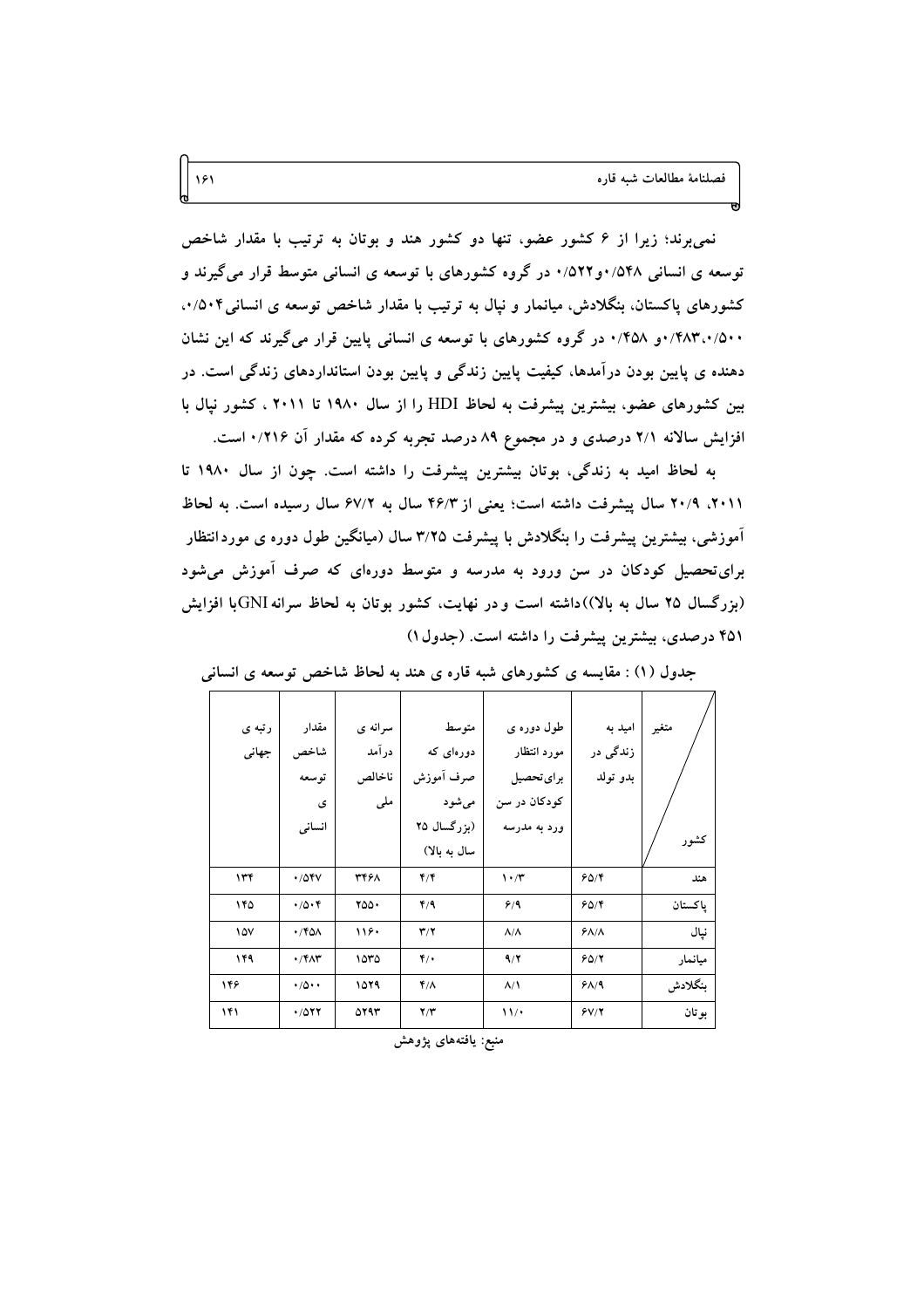شاخص ناد اد ی حنسی (Gender Inequality Index)

یکی از شاخص هایی که در گزارش های سالانه ی سازمان ملل متحد درباره ی توسعه ی انسانی کشورها به آن پرداخته می شود، شاخص نابرابری جنسی است. شاخص نابرابری جنسی (GII) در واقع ارقامی از ۰ تا ۱را شامل میشود که هر چه این رقم بیشتر باشد، حاکی از نابرابری بیشتر میان زن و مرد در یک کشور است.

شاخص نابرابری جنسی، نابرابریهای جنسیتی را در سه بعد: بهداشت عمومی، توانمندی و فعالیت اقتصادی نشان میدهد. بهداشت عمومی: به واسطه مرگ و میر زنان به هنگام زاد و ولد و نرخ باروری نوجوانان سنجیده میشود. توانمندی: با استفاده از سهم کرسی های پارلمانی کسب شده به وسیله ی هر جنس و نیل به آموزشهای ثانویه و بالاتر در هر جنس سنجیده می-شود. فعالیت اقتصادی: با استفاده از نرخ مشارکت بازار کار برای هر جنس، به دست می آید. شاخص نابرابري جنسي، جايگزين شاخص توسعه جنسي (Gender-related DevelopmentIndex) و شاخص توانمندسازی جنسی (Gender Empowerment Measure) گردیده است. (بختیاری و دیگران، ۱۳۸۵: ۲۱) این شاخص، نشانگر افت در توسعه ی انسانی، در نتیجه نابرابری بین فعالیتهای زنان و مردان در هر سـه بعـد(بهـداشت عمومی، تـوانمندی، فعالیت اقتصادی) (HDR India, 2011: 5).

**بررسی وضعیت شاخص نابرابری جنسی در کشورهای شبه قاره** 

هند: مقدار این شاخص ۰/۶۱۷ که از میان ۱۴۶کشور جهان، دارای رتبه ۱۲۹است. در هند ۱۰/۷درصد کرسیهای پارلمانی در اختیار زنان است. ۲۶/۶ درصد زنان بالغ به سطح تحصیلات ثانویه و بالاتر رسیدهاندکه در قیاس با ۵۰/۴ درصد مردان است. برای هر ۱۰۰۰ زاد و ولد زنده، ۲۳۰ زن (مادر) به دلایل مربوط به حاملگی میمیرند. نرخ باروری نوجوانان (زنان بالغ) ۸۶/۳ زاد و ولد در هر ۱۰۰۰زادوولد زنده است، (منظور از زنان بالغ، سن پایین،ادراناست). مشارکت زنان در بازار کار ۳۲ درصددرمقایسه با ۸۱/۱ درصد مردان است. (HDR India, 2011: 3)

**بوقان:**مقدار این شاخص ۴۹۵/۰ که دارای رتبه ی ۹۸ در بین ۱۴۶کشور جهان است. در بوتان ۱۳/۹ درصد کرسی های پارلمانی در اختیار زنان است.۱۶/۲ درصد زنان بالغ به سطح تحصیلات ثانویه و بالاتر رسیدهاند که در قیاس با ۱۶/۲ درصد مردان است. برای هر ۱۰۰۰ زاد و ولد زنده،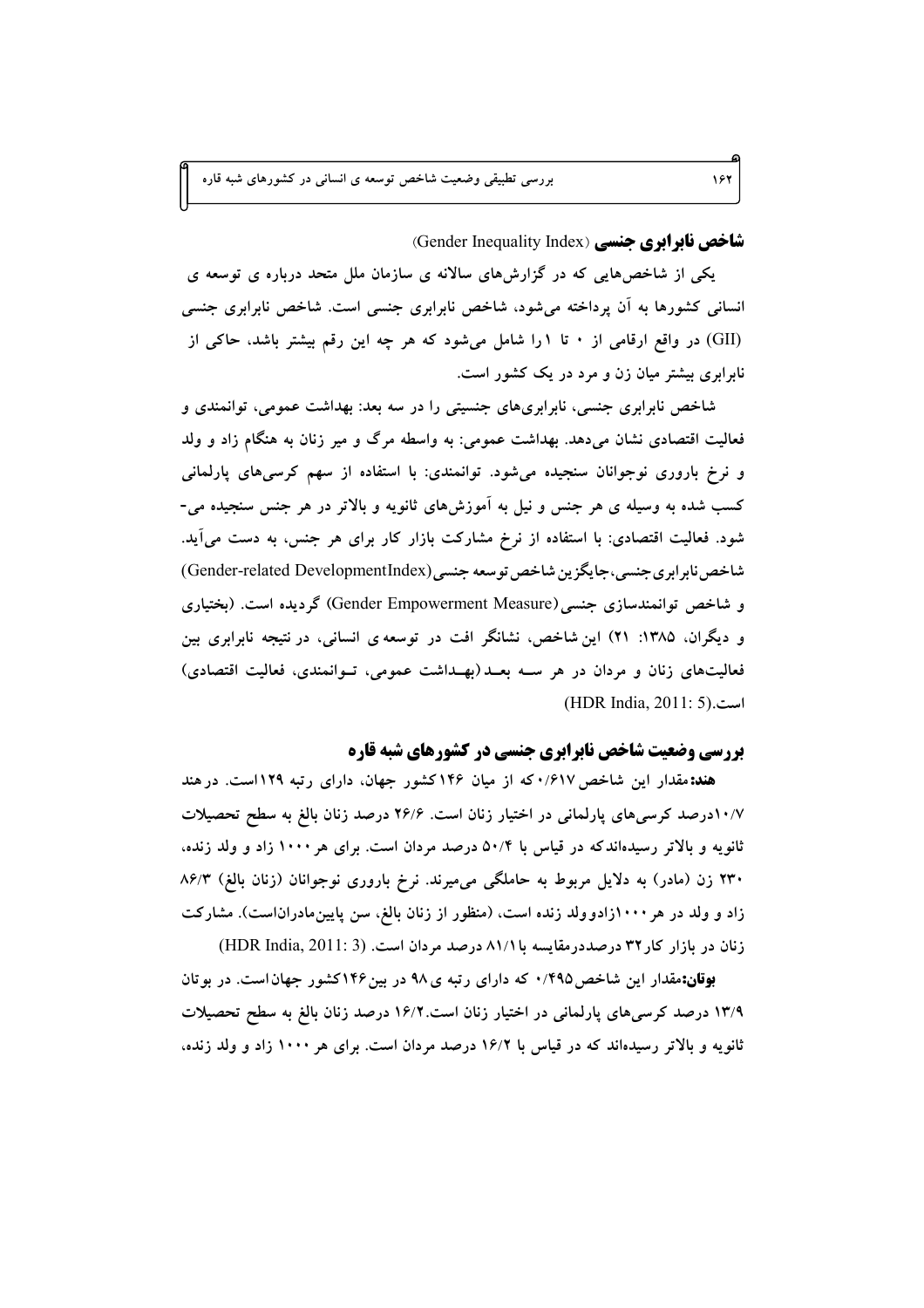۲۰۰ زن (مادر) به دلایل مربوط به حاملگی میمیرند. نرخ باروری نوجوانان (زنان بالغ) ۵۰/۲ زاد و ولد در هر ۱۰۰۰ زاد و ولد زنده است. (HDR Bhutan, 2011: 3)

بنگلادش: مقدار این شاخص ۵۵۰/۰ که دارای رتبه ی۱۱۲در بین ۱۴۶کشور جهان است.در بنگلادش ۱۸/۶ درصد کرسیهای پارلمانی در اختیار زنان و ۳۰/۸ درصد زنان بالغ به سطح تحصیلات ثانویه و بالاتر رسیدهاند که در قیاس با ۳۹/۳ درصد مردان است. برای هر ۱۰۰۰ زاد و ولد زنده، ۳۴۰ زن (مادر) به دلایل مربوط به حاملگی میمیرند. نرخ باروری نوجوانان (زنان بالغ) ۷۸/۹ زاد و ولد در هر ۱۰۰۰ زاد و ولد زنده است. مشارکت زنان در بازار کار ۵۸/۷ درصد در مقايسه با ٨٢/٥ درصد مردان است. (HDR Bangladesh, 2011: 3)

**میانمار (بومه) :** مقدار این شاخص ۰/۴۹۲ که دارای رتبه ی ۹۶ در بین ۱۴۶ کشور جهان است.در میانمار۴ درصد کرسی۵ای پارلمانی در اختیار زنان است و۱۸ درصد زنان بالغ به سطح تحصیلات ثانویه وبالاتر رسیدهاند که در قیاس با ۱۷/۶ درصد مردان است. برای هر ۱۰۰۰ زاد و ولد زنده، ۲۴۰ زن (مادر)به دلایل مربوط به حاملگی میمیرند. نرخ باروری نوجوانان (زنان بالغ) ۱۶/۳ زاد و ولد در هر ۱۰۰۰ زاد و ولد زنده است.(HDR Myanmar, 2011: 3)

**پاکستان:**مقدار این شاخص۳/۵۷۳ که دارای رتبه ی۱۱۵در بین۱۴۶کشـور جهـان است. در پاکستان ۲۱ درصد کرسی۵ای پارلمانی در اختیار زنان است. ۲۳/۵ درصد زنان بالغ به سطح تحصیلات ثانویه و بالاتر رسیدهاندکه در قیاس با ۴۶/۸ درصد مردان است. برای هر ۱۰۰۰ زاد و ولد زنده، ۲۶۰ زن (مادر)بهدلایل مربوط به حاملگی میمیرند. نرخ باروری نوجوانان (زنان بالغ) ۳۱/۶ زاد و ولد در هر ۱۰۰۰ زاد و ولد زنده است. مشارکت زنان در بازار کار ۲۱/۷ درصد در مقايسه با ٨۴/٩ درصد مردان است.(HDR Pakistan, 2011:3)

**نیال:** مقدار این شاخص ۵۵۸/۰ که دارای رتبه ی ۱۱۳ در بین ۱۴۶ کشور جهان است. در نیال ۳۲/۲ درصد کرسیهای پارلمانی در اختیار زنان است. ۱۷/۹ درصد زنان بالغ به سطح تحصیلات ثانویه و بالاتر رسیدهاند که در قیاس با ۳۹/۹ درصد مردان است. برای هر ۱۰۰۰ زادو ولد زنده ۳۸۰ زن (مادر) به دلایل مربوط به حاملگی میمیرند. نرخ باروری نوجوانان (زنان بالغ) ۱۰۳/۴ زاد و ولد در هر ۱۰۰۰ زاد و ولد زنده است. مشارکت زنان در بازار کار ۶۳/۳ درصد در مقایسه با ۸۰/۳ درصد مردان است.(HDR Nepal, 2011:2)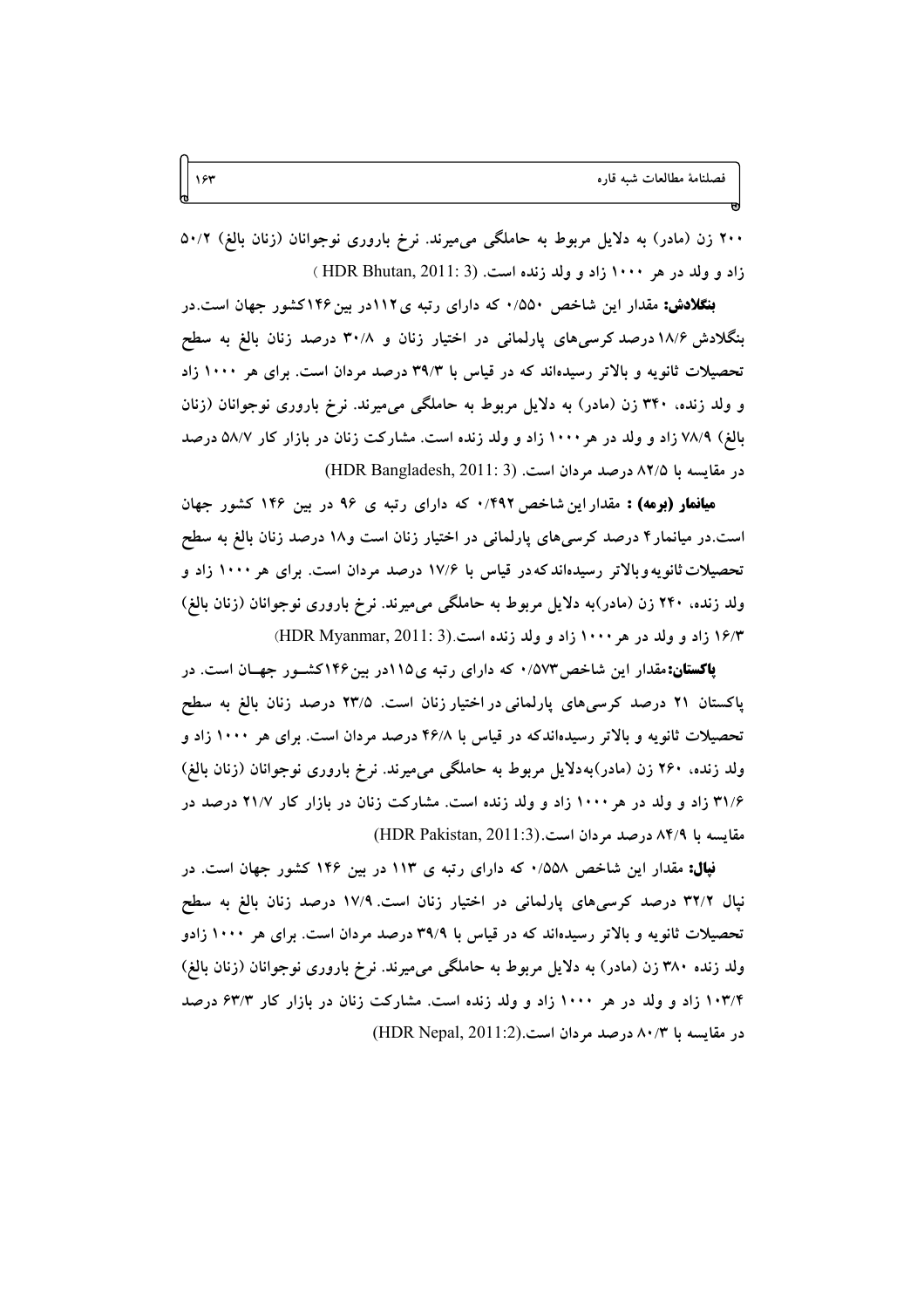به طور کلی کشورهای میانمار و بوتان، به لحاظ شاخص نابرابری جنسی با ارقام ۰/۴۹۲ ۰/۴۹۵ در کشورهای شبه قاره ی هند، دارای وضعیت بهتری هستند.

|                            | نرخ مشاركت<br>نيروى<br>کار<br>(درصد) | جمعیت با                          | كمترين<br>أموزش ثانويه<br>(درصد) | کر سی های<br>پارلمانى<br>كسب شده<br>به وسیله<br>ى زنان<br>(درصد) | نرخ باروری<br>بالغان<br>(نوجوانان) | نرخ<br>مرگ و<br>میر<br>مادر ان | رتبه در<br>شاخص<br>نابرابرى<br>جنسى | مقدار<br>شاخص<br>نابرابرى<br>جنسى | متغير<br>كشور |
|----------------------------|--------------------------------------|-----------------------------------|----------------------------------|------------------------------------------------------------------|------------------------------------|--------------------------------|-------------------------------------|-----------------------------------|---------------|
| مر د                       | زن                                   | مر د                              | ز ن                              |                                                                  |                                    |                                |                                     |                                   |               |
| $\lambda$ $\lambda$        | <b>٣٢/٨</b>                          | $\Delta \cdot / \tilde{Y}$        | 4616                             | $\mathcal{N}$                                                    | ۸۶/۳                               | ٢٣٠                            | ۱۲۹                                 | $\cdot$ /۶۱۷                      | هند           |
| $\Lambda$ ۴/۹              | $Y\setminus Y$                       | 4618                              | $YY/\Delta$                      | ۲۱                                                               | 41/5                               | ۲۶۰                            | ۱۱۵                                 | $\cdot$ /0 $vr$                   | ياكستان       |
| $\Lambda \cdot / \Upsilon$ | 54/7                                 | T9/9                              | V/A                              | $\mathbf{r}\mathbf{r}/\mathbf{r}$                                | 1.77                               | ٣٨٠                            | ۱۱۳                                 | $\cdot$ /001                      | نيال          |
| $\Lambda\Delta/\Lambda$    | 55/1                                 | V/F                               | ۱۸                               | ۴                                                                | 19/7                               | ٢۴٠                            | ۹۶                                  | ۰/۴۹۲                             | ميانمار       |
| $\lambda Y/\Delta$         | $\Delta\Lambda/V$                    | $\mathbf{r}\mathbf{A}/\mathbf{r}$ | $\mathbf{r} \cdot / \Lambda$     | $1\Lambda/F$                                                     | $V/\sqrt{9}$                       | ٣۴٠                            | 117                                 | $\cdot$ /00 $\cdot$               | بنگلادش       |
| $V \cdot / \hat{r}$        | $\Delta \Upsilon / \Upsilon$         | 19/F                              | 19/7                             | 14/9                                                             | 0.77                               | ۲۰۰                            | ۹۸                                  | ۰/۴۹۵                             | بوتان         |

جدول (۲) : وضعیت کشورهای شبه قاره ی هند به لحاظ شاخص نابرابری جنسی

منبع: يافتەهاي پژوهش

### شاخص چند بعدی فقر (Multidimensional Poverty Index)

گزارش توسعه ی انسانی سال ۲۰۱۰ ، شاخص چند بعدی فقررا که محرومیت خانوارها را به لحاظ آموزشی، بهداشتی و استاندارد زندگی نشان میدهد، معرفی می کند. ابعاد آموزشی و بهداشتی، متکی بر ۲ شاخص هستند؛ در حالی که بعد استاندارد زندگی، متکی بر ۶ شاخص است. تمام شاخصها برای به دست آوردن MPI هر خانوار، از بررسی همان خانوار به دست میآید. سپس شاخصها وزن دهی می شوند و نمرات محرومیت هر خانوار با مطالعه محاسبه می شود. یک مرز ۳۳/۳ درصدی که برابر با یک سوم وزن شاخصها است، برای تشخیص خانوارهای فقیر و غنی مورد استفاده قرار میگیرد. اگر نمره ی محرومیت خانوارها، بالاتر از ۳۳/۳درصد باشد، آن خانوار به صورت چند بعدی فقیر است. خانوارهایی که نمره ی محرومیت

164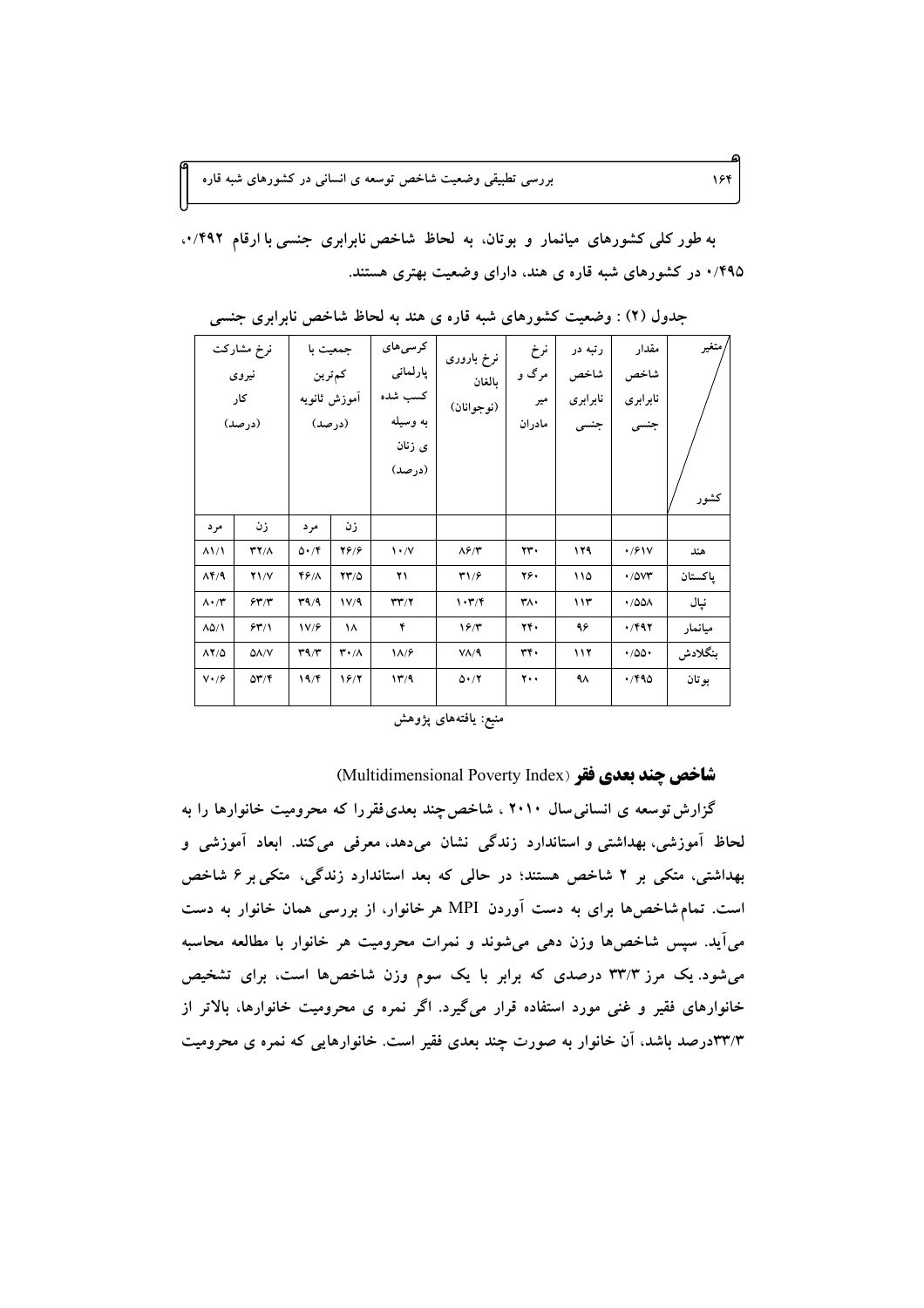آنها بین ۳۳/۳ تا ۲۰ درصد باشد،در گروه خانوارهایی که در معرض فقر چند بعدی هستند، قرار می گیرند و مشخصاً خانوارهایی که نمره ی محرومیت آنها پایین تر از ۲۰ درصد باشد، در گروه خانوارهاي غني قرار مي گيرند.

### **بررسی وضعیت شاخص چند بعدی فقر در کشورهای شبه قاره**

**هند:** آخرین دادههای در دسترس برای تخمین شاخص چند بعدی فقر در کشور هند، مربوط به سال۱۰۰۵ است. در هندوستان۵۳/۷ درصد مردم از محرومیت چند بعدی رنج میبرند؛ علاوه بر این ۱۶/۴ درصد مردم، در معرض فقیر شدن چند بعدی هستند. به طور کلی در کشور هندوستان شدت (يهناي) محروميت ٥٢/٧ درصد است. (HDR India, 2011:3)

**پاکستان:**آخرین دادههای در دسترس برای تخمین شاخص چند بعدی فقر در کشور پاکستان، مربوط به سال ۲۰۰۷ است. در پاکستان ۴۹/۴درصد مردم از محرومیت چند بعدی رنج میبرند؛ علاوه بر این ۱۱ درصد مردم در معرض فقیر شدن چند بعدی هستند. به طور کلی در کشور یاکستان شدت (یهنای) محرومیت ۵۳/۴ درصد است.( HDR Pakistan, 2011:5)

**بنگلادش:**آخرین دادههای در دسترس برای تخمین شاخص چندبعدی فقر در کشور بنگلادش، مربوط به سال۱۲۰۰۷است. در بنگلادش۸۷/۸ درصد مردم از محرومیت چند بعدی رنج می برند؛ علاوه براین ۲۱/۲درصد مردم در معرض فقیر شدن چند بعدی هستند. به طور کلی در کشور بنگلادش شدت (یهنای) محرومیت ۵۰/۴ درصد است.(HDR Bangladesh, 2011: 5)

**بوتان:** آخرین دادههای در دسترس برای تخمین شاخص چند بعدی فقر در کشور بوتان، مربوط به سال ۲۰۱۰است. در بوتان۲۷/۲درصد مردم از محرومیت چند بعدی رنج می برند؛ علاوه براین ۱۷/۲درصد مردم درمعرض فقیر شدن چند بعدی هستند. به طور کلی در کشور بوتان شدت (بهنای)محرومیت ۴۳/۹ درصد است. (HDR Bhutan,2011:5)

**نبال:** آخرین دادههای در دسترس برای تخمین شاخص چند بعدی فقر در کشور نیال مربوط به سال ۲۰۱۰است. در نیال ۶۴/۷ درصد مردم از محرومیت چند بعدی رنج می برند؛ علاوه بر این ۱۵/۶ درصد مردم در معرض فقیر شدن چند بعدی هستند. به طور کلّی در کشور نیال شدت محروميت ٥۴ درصد است.(HDR Nepal, 2011:5)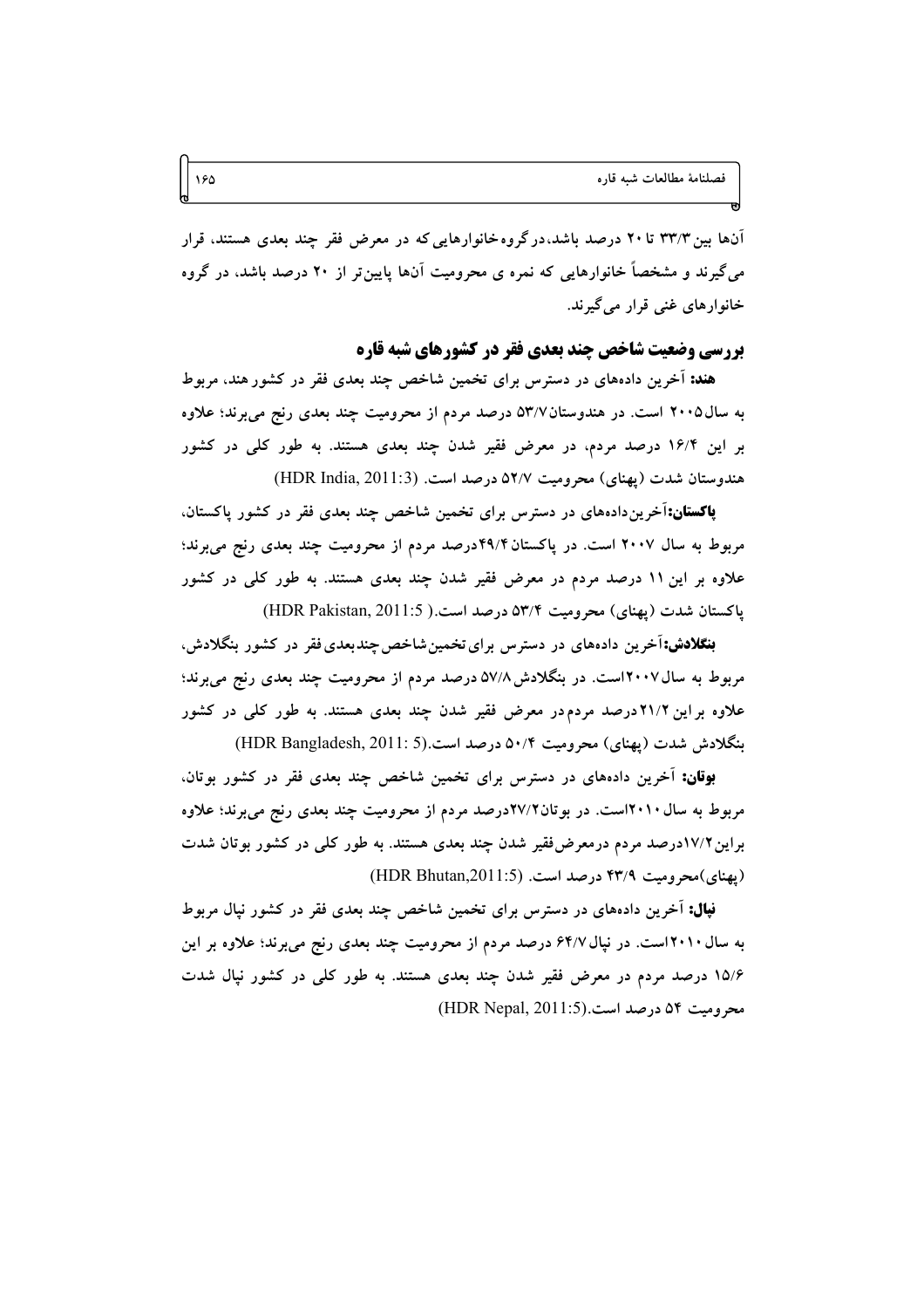**میانمار (برمه):** آخرین دادههای در دسترس برای تخمین شاخص چند بعدی فقر در کشور میانمار، مربوط به سال ۲۰۰۰ است. در میانمار ۳۱/۸ درصد مردم از محرومیت چند بعدی رنج می برند؛ علاوه بر این ۱۳/۴درصد مردم در معرض فقیر شدن چند بعدی هستند. به طور کلی در کشور میانمار شدت (پهنای) محرومیت ۴۸/۳ درصد است. (HDR Myanmar, 2011: 5) منظور از شدت (پهنای) فقر، همه گیر بودن آن است.

در مجموع با توجه به جدول شماره (۳) کشورهای میانمار و بوتان در گروه کشورهای غنی و کشورهای هند، بنگلادش و پاکستان در گروه کشورهای در معرض فقر چند بعدی و کشور نپال در گروه کشورهای که از فقر چند بعدی رنج میبرند، قرار میگیرند.

| جمعیتی که    | جمعیت در                  | شدت                                  | محروميت                        | مقدار                 | متغير   |
|--------------|---------------------------|--------------------------------------|--------------------------------|-----------------------|---------|
| درآمدشان زیر | معرض فقير                 | محروميت                              | چند بعدی                       | شاخص                  |         |
| خط فقر است   | شدن                       |                                      |                                | جندبعدى               |         |
|              |                           |                                      |                                | فقر                   |         |
|              |                           |                                      |                                |                       | كشور    |
|              | $\mathcal{N}/\mathcal{F}$ | $Y\Lambda/Y$                         | $T1/\Lambda$                   | 4/108                 | ميانمار |
| 41/5         | ۱۶/۴                      | $\Delta Y/V$                         | $\Delta \mathbf{Y}/\mathbf{V}$ | $\cdot$ /٢ $\wedge$ ۳ | هند     |
| 49/          | Y1/Y                      | $\Delta \cdot$                       | $\Delta V/\Lambda$             | $\cdot$ /۲۹۲          | بنگلادش |
| YY/F         | ۱۱                        | $\Delta \Upsilon / \Upsilon$         | 44/                            | .7799                 | ياكستان |
| $Y$ ۶/۲      | 1V/Y                      | $\mathbf{f} \mathbf{y} / \mathbf{q}$ | YV/Y                           | $\cdot$ /119          | بوتان   |
| 00/1         | 10/9                      | ۵۴                                   | 54/1                           | $\cdot$ /۳۵ $\cdot$   | نيال    |
|              |                           | .                                    |                                |                       |         |

جدول (۳) : مقایسه ی کشورهای شبه قاره ی هند به لحاظ شاخص چند بعدی فقر

منبع:يافتههاى پژوهش

# نتیجهگیری و آزمون فرضیات

در این مقاله، کشورهای شبه قاره ی هند به لحاظ شاخص توسعه ی انسانی مورد بررسی قرار گرفتند که نتایج نشان میدهد کشورهای شبه قاره هند به لحاظ HDI در وضعیت مناسبی به سر نمی برند؛ زیرا از ۶ کشور عضو، تنها دو کشور هند و بوتان به ترتیب با مقدار شاخص توسعه ی انسانی ۵۴۸/ ۰ و ۰/۵۲۲ در گروه کشورهای با توسعه ی انسانی متوسط قرار میگیرند و کشورهای پاکستان، بنگلادش، میانمار و نیال،به ترتیب با مقدارشاخص توسعه ی انسانی ۰/۵۰۴.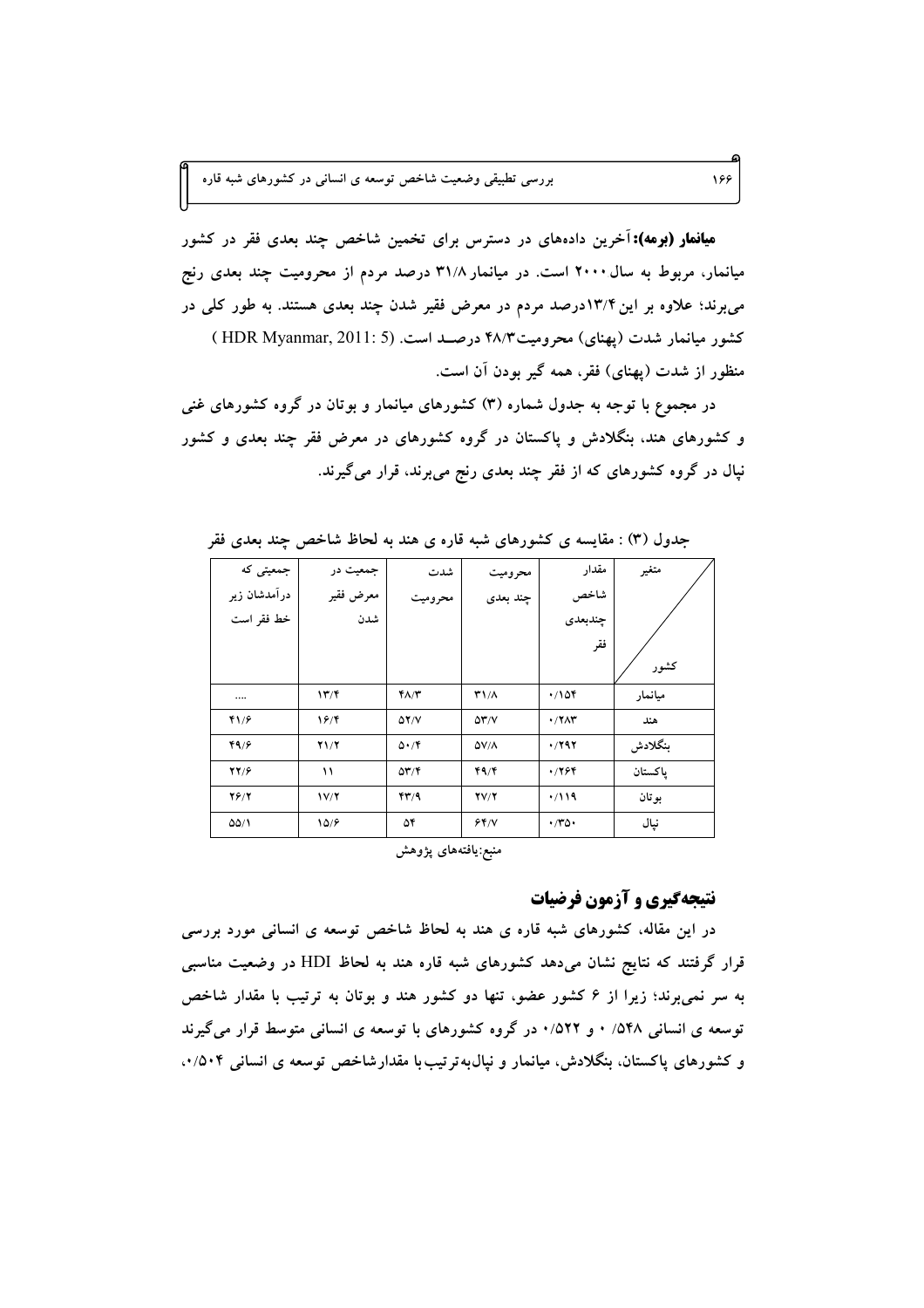۰/۵۰۰ ۱/۴۸۳ و ۰/۴۵۸در گروه کشورهایی با توسعه ی انسانی پایین قرار میگیرند. این نکته، نشان دهنده ی پایین بودن درآمدها،کیفیت پایین زندگی، پایین بودن استانداردهای زندگی است. در بین کشورهای عضو، بیشترین پیشرفت به لحاظ HDI را از سال ۱۹۸۰ تا ۲۰۱۱ کشور نیال با افزایش سالانه ۲/۱ درصدی و در مجموع ۸۹ درصد تجربه کرده که مقدار آن۰/۲۱۶ است. به لحاظ امید به زندگی، بوتان بیشترین پیشرفت را داشته است. چون از سال ۱۹۸۰ تا ۲۰/۱، ۲۰/۹ سال پیشرفت داشته است؛ یعنی امید به زندگی از ۴۶/۳سال به ۶۷/۲سال رسیده است. به لحاظ آموزشی، بیشترین پیشرفت را بنگلادش با پیشرفت ۳/۲۵ سال (میانگین طول دوره مورد انتظار برای تحصیل کودکان در سن ورود به مدرسه و متوسط دورهای که صرف آموزش می شود، (بزرگسال ۲۵ سال به بالا))داشته است و در نهایت کشور بوتان به لحاظ سرانه GNIبا افزایش ۴۵۱ درصدی، بیشترین پیشرفت را داشته است؛ بنابراین فرضیه ی اول (کشورهای شبه قاره ی هند به لحاظ شاخص توسعه ی انسانی، وضعیت مناسبی ندارند) تأیید می شود.

به لحاظ شاخص نابرابری جنسی، کشورهای میانمار و بوتان با ارقام ۰/۴۹۲ در میان کشورهای شبه قاره ی هند، دارای وضعیتبهتریهستند. با این وجود در بین۱۴۶کشورجهان میانمار، بوتان، بنگلادش، نیال، پاکستانوهند به ترتیب دارای رتبههای ۹۶، ۹۸، ۱۱۲، ۱۱۲، ۱۱۵، ۱۲۹ که نشان دهنده ی وضعیت متفاوت و اختلاف جنسی شدید بین زنان و مردان در این کشورهاست. بنابراین فرضیه دوم یعنی این که (کشورهای شبه قاره به لحاظ شاخص نابرابری جنسی، وضعیت مناسبی ندارند) تأیید میشود.

بررسی وضعیت شاخص چند بعدی فقر، در کشورهای شبه قاره نشان میدهد که کشورهای بوتان و میانمار با ارقام ۰/۱۱۹ و ۰/۱۵۴ در گروه کشورهای غنی و کشورهای هند، بنگلادش و پاکستان با ارقام ۰/۲۸۳ ، ۱۲۹۲ و ۱/۲۶۴ در گروه کشورهای در معرض فقر چند بعدی و کشور نیال با رقم ۰/۳۵۰ در گروه کشورهایی که از فقر چند بعدی رنج می برند، قرار می گیرند. بنابراین فرضیه سوم یعنی این که (کشورهای شبه قاره ی هند به لحاظ شاخص فقر چند بعدی، وضعیت مناسبی ندارند) رد می شود.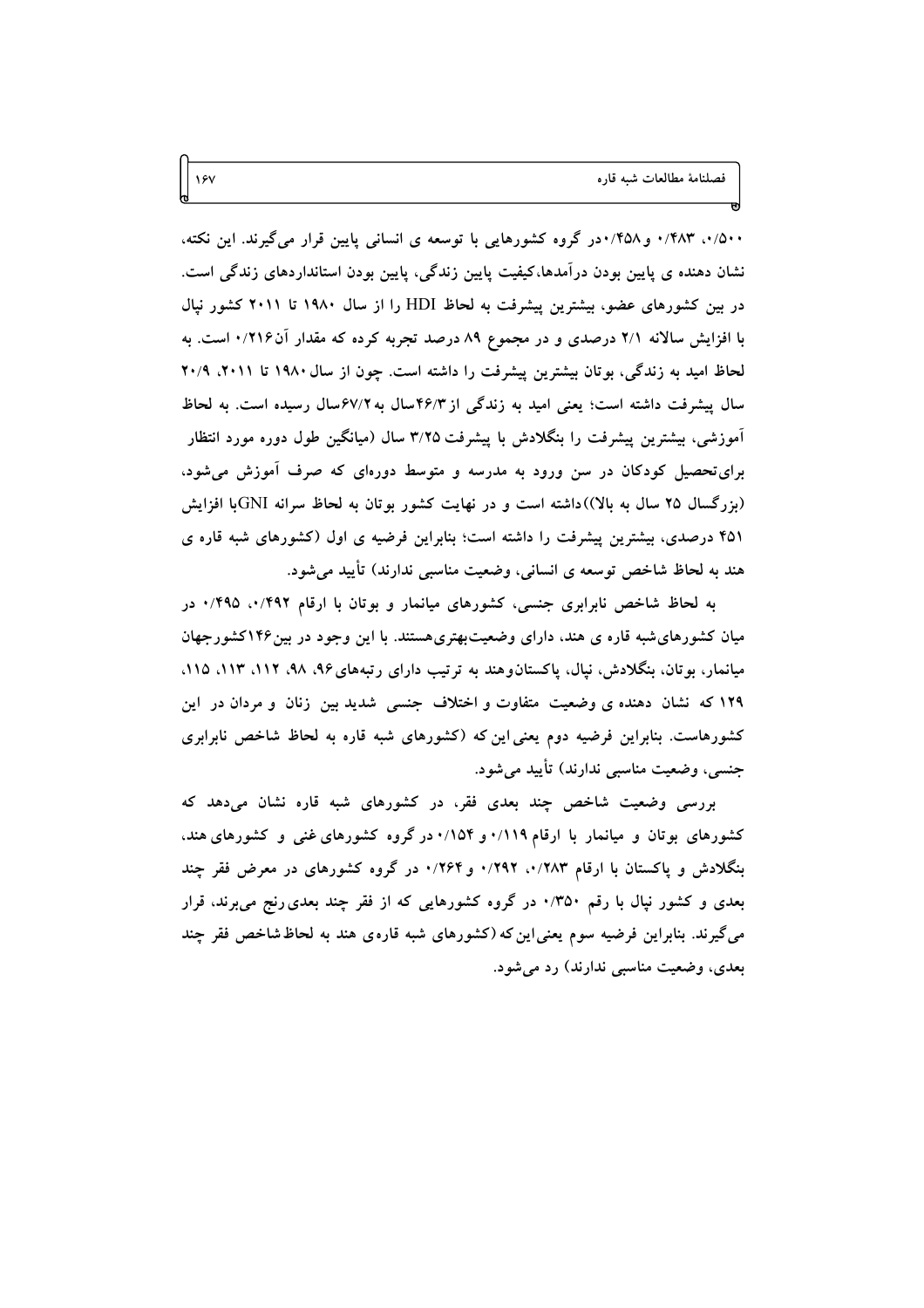#### منابع

۱- امیری، نعمتالله، **روش محاسبه شاخص توسعه انسانی**،ماهنامه بررسی مسائل و سیاستهای اقتصادی، شماره ۱۲، اسفند ۱۳۹۰، صفحات ۱۳۸–۱۳۱، ۱۳۹۰.

۲- باصری، بیژن، فرهادیکیا، علیرضا، **تحلیل عوامل مؤثر بر شاخص توسعه انسانی در استان زنجان**، فصلنامه پژوهشها و سیاستهای اقتصادی.سال شانزدهم، شماره ۴۷.صفحات  $N^*$ -0.  $V^*$ 

۳- بختیاری، صادق، دهقانی زاده، مجید، حسین پور، سیدمجتبی، **بورسی جایگاه استان**-**های کشور از منظر شاخص توسعه انسانی**، مجله دانش و توسعه (علمی- پژوهشی)، شماره ١٩، صفحات٣٩-١١، ١٣٨٥.

۴- پور پویان، حسین، مجتهد زاده، پیروز، احمدی پور، زهرا، **بنی<b>ان&ای جغرافیایی و ژئوپولیتیکیروابط در شبه قاره هند**، فصلنامه علمی- پژوهشی مطالعات شبه قاره،سال دوم، شماره ينجم، صفحات٧٨–٥۵، ١٣٨٩.

۵– چینی پرداز، رحیم، رکابدار، قاسم، یوسفی حاجی آباد، رضا، **بررسی توسعهی انسانی کشورها با استفاده از روش تحلیل ممیزی آمیخته**، فصلنامه بررسی های اقتصادی، دوره ۳، شماره ۳، صفحات ۲۰–۵، ۱۳۸۵.

۶- حسین زاده دلیر، کریم، **بونامه ریزی ناحیهای**، انتشارات سمت، تهران،۱۳۸۸.

۷- سامتی، مرتضی، رنجبر، همایون، محسنی،فضیلت، **تحلیل تأثیر شاخصهای حکمرانی خوب بر شاخص توسعه انسانی مطالعه موردی**: کشورهای جنوب شرقی آسیا (ASEAN). فصلنامهعلمی یژوهشی یژوهش های رشد و توسعه اقتصادی، سال اول، شماره چهارم، صفحات  $.149.144$ 

٨- فطرس، حسن، تركمني، اسماعيل، **توسعه انساني تعديل شده و يايدار رشد اقتصادي**: مقایسه تطبیقی کشورهای توسعه یافته و در حال توسعه، فصلنامهعلمی،یژوهشی یژوهش های رشد و توسعه اقتصادی،سال دوم،شماره هفتم، صفحات ۹۲–۵۹، ۱۳۹۱.

181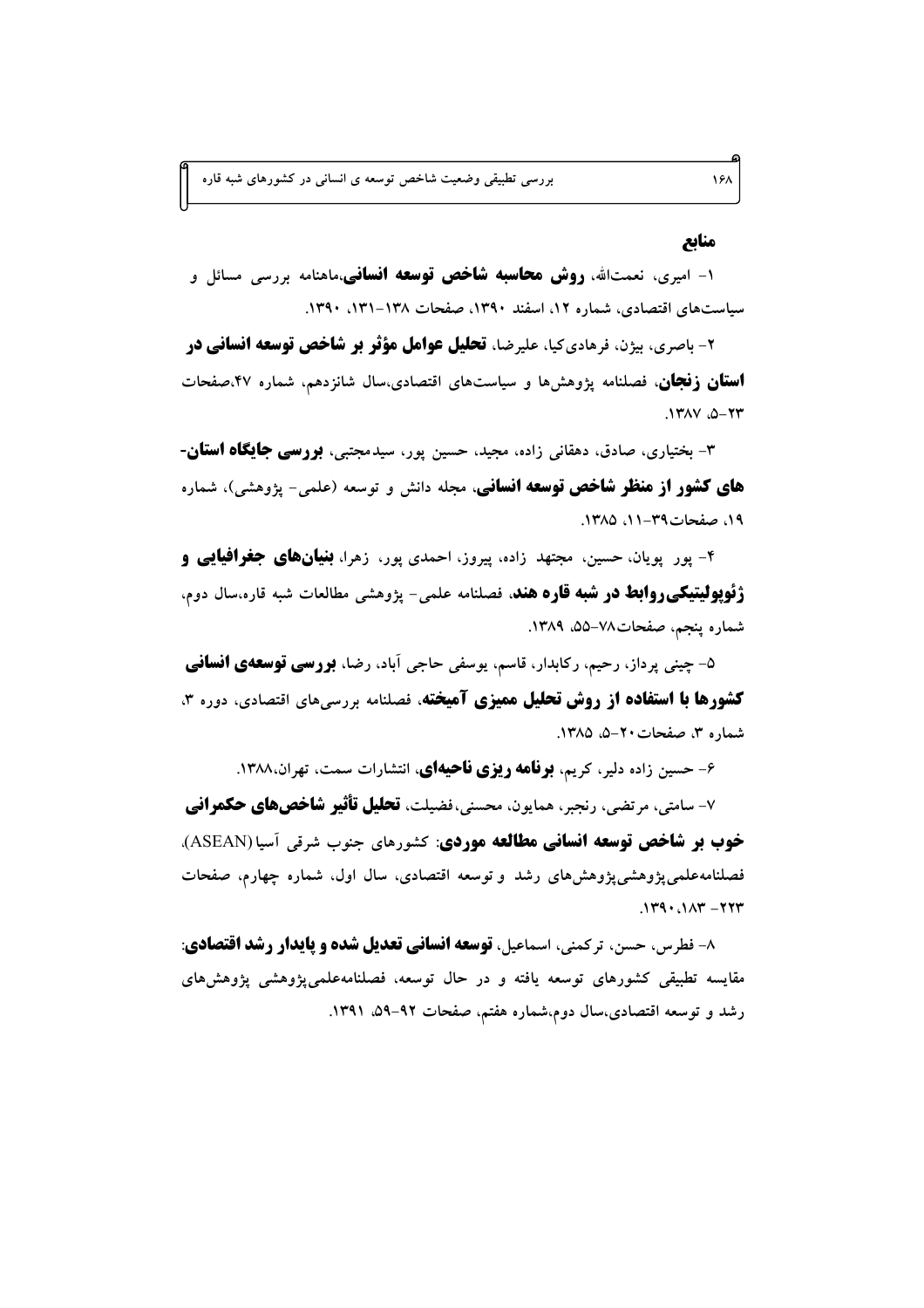۹- صادقی، حسین، مسائلی، ارشک، باسخا، مهدی، کوهیان، مسعود، **محاسبه شاخص** 

**توسعه انسانی استانها با استفاده از رتبه بندی فازی**، فصلنامه علمی پژوهشی رفاه اجتماعی،

سال دهم،شماره ۳۷، صفحات ۱۵۳–۱۲۸۹. ۱۳۸۹.

۱۰- ویکی پدیا، ۱۳۹۱ (کشورهای شبه قاره هند)

11- Frazier, J.G. Sustainable Development : Modern elixir or Sack dress? Enviromental conservation, pp182-193, 1997.

12- Streeten, P, First Thing First, Meeting Basic Needs in **Developing Countries.** Oxford University Press, 1981.

13- Suri, T. Boozer, M.A. Ranis, G. Stewart, F. Paths to Success: The Relationship between Human Development and Economic Growth, World Development, 39(4), pp. 506–522, 2011.

14- United Nations Development [UNDP] Human Development report Bangladesh ,pp 1-5, 2011.

15- UNDP, Human Development report Bhutan ,pp 1-5, 2011.

16- UNDP, Human Development report India .pp 1-5, 2011.

17- UNDP, Human Development report Myanmar, pp 1-5, 2011.

18- UNDP, Human Development report Nepal, pp 1-5, 2011.

19- UNDP, Human Development report Pakistan ,pp 1-5, 2011.

20- UNDP, Human Development Report. New York: Oxford, 2011.

#### **References**

1- Amiri, N. A., Raveysh Mohisabe Shikeys Toaseay Ansiny, Economic Journal - Journal of Economic Issues and Policy, No. 12, pp. 138-131, 2011.

2- Baseri, B, Farhideykia, A. R, Tahlela Avimele Moaser bar Shikeys Toaseay Ansiny dar Ovstine Zanjin, Journal of Economic Policies, No. 47, pp. 23-5, 2008.

3- Bakhtiari, S, Dehghani Zadeh, M, Hossein Pour, M, Barrasey Gaiygahe Ovstinehiy keashvar az manzary Shikeys Toaseay Ansiny, Journal of Knowledge and Development (scientific - research), No. 19, pp. 39-11, 2006

4- Cehniy pardaz, R, Rakibdar, G, Yousefi Haji Abad, R., Barrasey Toaseav Ansiny keashvarhi ba Astefade az Ravesh Tahlel Momavze **Ameakhty**, Journal of economic studies, Volume 3, Number 3, pp. 20-5, 2006.

5- Ftros, H, Turkmen, E, Toaseay Ansiny Tadeyl Shode va Piaydir Roshd Aghtasade: comparison of developed and developing countries,